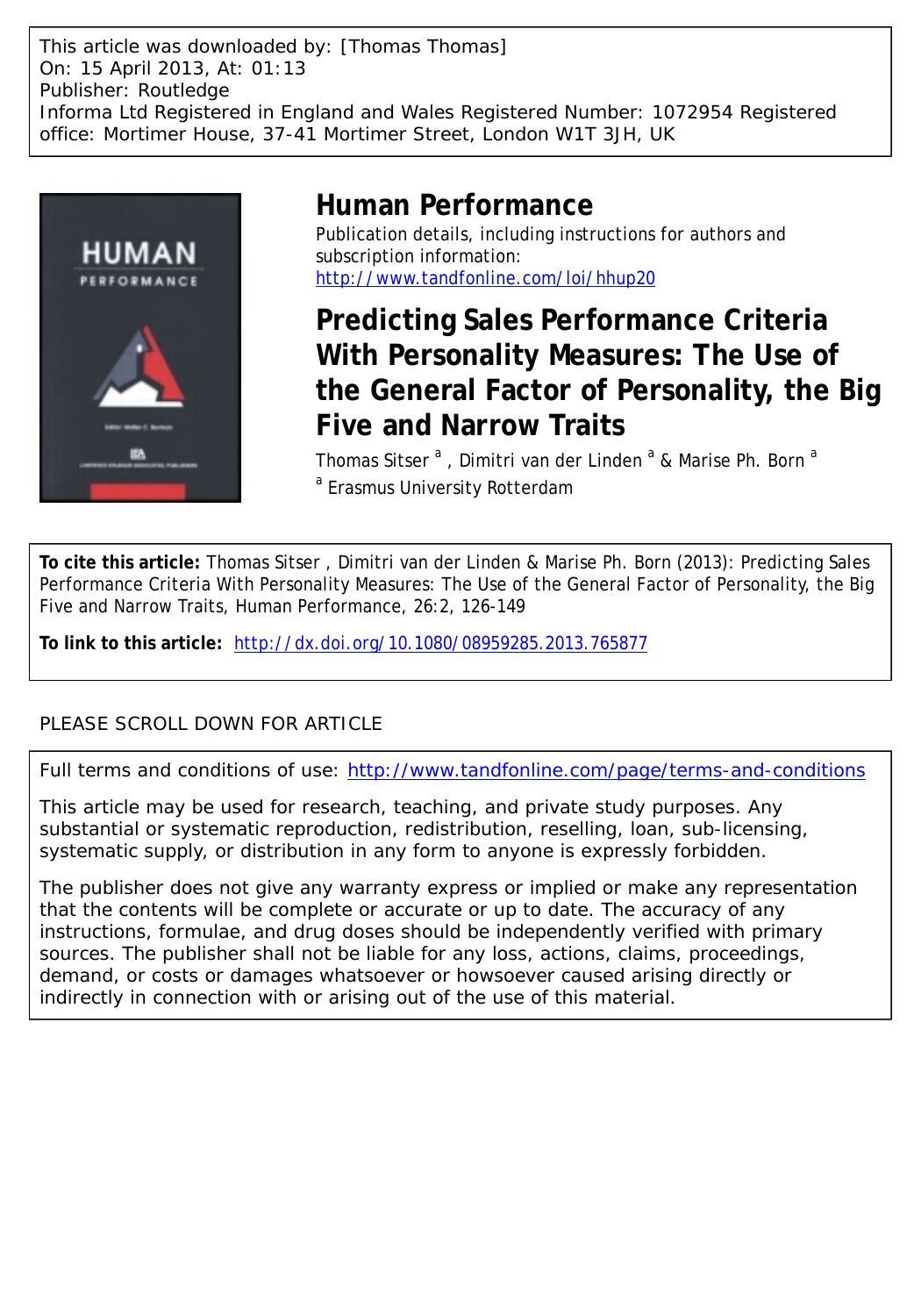

# Predicting Sales Performance Criteria With Personality Measures: The Use of the General Factor of Personality, the Big Five and Narrow Traits

Thomas Sitser, Dimitri van der Linden, and Marise Ph. Born *Erasmus University Rotterdam*

The present study investigated the predictive validities of different hierarchical levels of personality for sales performance. The General Factor of Personality was expected to be most effective at predicting general sales performance, whereas the Big Five factors and its underlying narrow traits were expected to be most effective at predicting the specific sales performance criteria to which they are conceptually aligned. Six different sales performance measures were used in an international study involving 405 sales employees. The results suggest that General Factor of Personality is a valid predictor of general job performance but that some of the aligned narrow personality traits predict specific sales performance above and beyond the Big Five factors. The narrow trait Social Boldness has a negative relation with rated sales performance and sales results.

The relationship between personality and job performance has always been an important research topic in personnel psychology (Ghiselli, 1973; Guion & Gottier, 1965), yet personality has had a mixed reputation as a predictor of work outcomes. Several researchers have considered personality to be an ineffective predictor of performance (Davis-Blake & Pfeffer, 1989; Guion & Gottier, 1965; Mischel, 1985). Similarly, researchers like Morgeson et al. (2007) and Murphy and Dzieweczynski (2005) have stated that, in a selection context, personality has low predictive validity. Others, however, have confirmed that personality is measurable (e.g., Goldberg, 1993) and that it matters because it can add to the prediction of job performance (Barrick, Mount, & Judge, 2001; Judge & Erez, 2007; Ones, Dilchert, Viswesvaran, & Judge, 2007; Tett & Christiansen, 2007). The main reason for their optimism is the development of a construct-oriented approach, leading to several major personality models that have guided researchers. The best known of these models is the Five-Factor Model or the similar Big Five model, which consists of Openness to Experience, Conscientiousness, Extraversion, Agreeableness, and Emotional Stability (Digman, 1990; Goldberg, 1981; Costa, McCrae, & Dye, 1999). Researchers using this Big Five model have consistently shown that personality predicts job performance, mental health, and job satisfaction in a variety of jobs ranging from skilled and semiskilled workers (e.g., baggage handlers, production employees) to high-level management jobs (Barrick & Mount, 1991; Judge, Bono, Ilies, & Gerhardt, 2002). Nevertheless, even with

Correspondence should be sent to Thomas Sitser, Erasmus University Rotterdam, Institute of Psychology, Department of Social Sciences, PO Box 1738, 3000 DR Rotterdam, The Netherlands. E-mail: thomas.sitser@testgroup.eu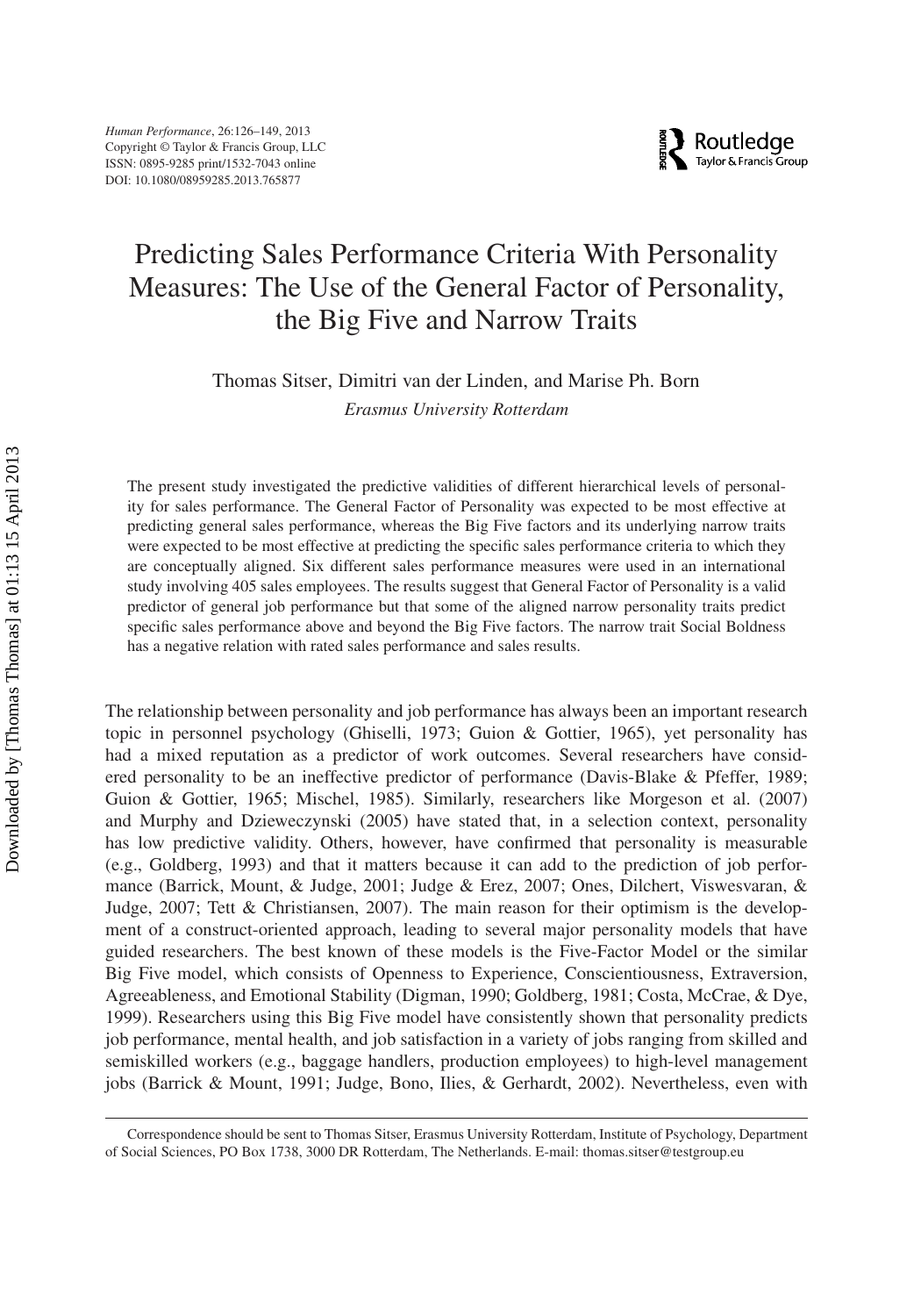the Big Five model, the reported magnitude of these effects varies from low to modest at most, with observed effect sizes ranging from  $r = .11$  (Barrick et al., 2001) to  $r = .37$  (Judge et al., 2002).

Despite the mixed support for personality as a predictor of performance, managers in many businesses and organizations habitually pay attention to the personality of their employees. Managers give almost the same weight to individual personality characteristics as to general mental ability or intelligence during their hiring decisions (Mount & Barrick, 1995). Thus, both in research and in practice, it is acknowledged that personality may have relevance for predicting job performance.

In trying to improve the predictive validity of personality, a relevant question is, Which level of personality measure is better, narrow or broad? So far, researchers have not been able to provide a conclusive answer to this question. The discussion about the value of narrow versus broad measures is often referred to as the "bandwidth-fidelity discussion" (Cronbach & Gleser, 1965; Ones & Viswesvaran, 1996) or the "fidelity-bandwidth trade-off" (J. Hogan & Roberts, 1996). Typical examples of narrow personality traits are the facets underlying the Big Five factors (e.g., Ashton, 1998; Hough, 1992; Stewart, 1999). In the bandwidth discussion, the Big Five are often considered broad traits. Nevertheless, some researchers have suggested that the Big Five do not necessarily represent the highest levels of personality and that there may be higher level personality factors (e.g., DeYoung, 2006; Digman, 1997; Musek, 2007; Rushton, Bons, & Hur, 2008). It remains an empirical question whether such higher level factors, beyond the Big Five, provide good predictions of behavior. One specific higher level factor that the present study takes into account is the General Factor of Personality (GFP; Musek, 2007; Rushton et al., 2008; Van der Linden, Te Nijenhuis, & Bakker, 2010). For decades, the Big Five were assumed to be the most basic personality factors, meaning that they are orthogonal and reflect the highest meaningful interpretation of personality. Several researchers (e.g., DeYoung, 2006; Digman, 1997; Musek, 2007), however, noted that the Big Five consistently show intercorrelations, indicating possible higher order factors. Based on these Big Five intercorrelations, Musek (2007) concluded that there is a general factor reflecting a combination of socially desirable personality traits. People scoring high on the GFP have been described as altruistic, emotionally stable, agreeable, conscientious, extraverted, and intellectually open, with high levels of well-being, satisfaction with life, self-esteem, and emotional intelligence (Musek, 2007; Rushton et al., 2008). The GFP has also been defined as a broad array of attributes that facilitate or inhibit personalityrelated success (Rushton et al., 2008; Rushton & Irwing, 2011; Van der Linden, Figueredo, De Leeuw, Scholte, & Engels, 2012; Van der Linden, Scholte, Cillessen, Te Nijenhuis, & Segers, 2010).

In the view just described, the GFP is considered to be a basic personality dimension occupying the top of the hierarchical factor structure of personality; thus it is the broadest personality trait possible. Indeed, several studies have confirmed that the GFP explains a substantial proportion of the Big Five variance (Musek, 2007; Rushton & Irwing, 2011; Van der Linden, Te Nijenhuis, et al., 2010). We have to note, however, that currently there is an ongoing debate about the GFP. For example, it has been suggested that the GFP may not reflect much more than socially desirable response tendencies (Backström, Björklund, & Larssen, 2009) or methodological artifacts that occur due to the way personality is measured (Ashton, Lee, Goldberg, & De Vries, 2009; R. De Vries, 2011). Further, it has been proposed that the GFP found in different personality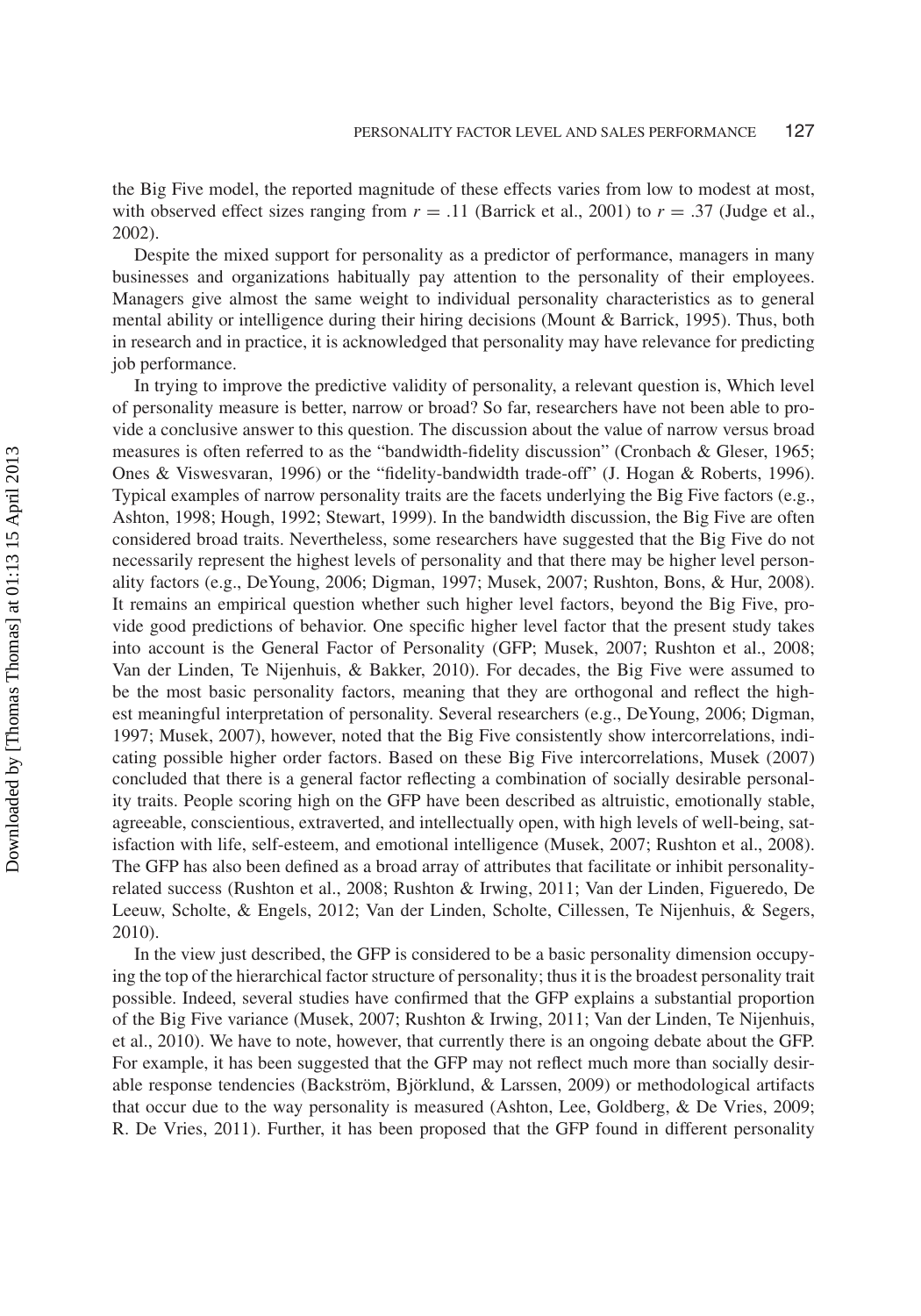questionnaires may be inconsistent (R. De Vries, 2011; Hopwood, Wright, & Donnellan, 2011), which would make it difficult to give an interpretation of the GFP. Yet several recent studies have shown that the GFP in different personality measures does have a large overlap ( $Mr = .70$ ), suggesting that the GFP is consistent and may be present, independent of the personality questionnaire used (Loehlin & Martin, 2011a; Rushton et al., 2009; Van der Linden, Te Nijenhuis, Cremers, & van der Ven, 2011; Van der Linden, Tsaousis, & Petrides, 2012). Research has also proposed that the nature of the GFP depends on the method of factor analysis used or on the level of measurement (R. De Vries, 2011). However, GFPs extracted with different methods and from different levels often correlate between  $r = .80$  to 1, thus suggesting that the presence of a GFP is independent of method used (e.g., Loehlin & Martin, 2011a, 2011b). All in all, the debate about the nature of the GFP continues, and in order for it to be settled, additional empirical data on the topic are necessary.

Regarding this debate, it has been suggested that a broad measure such as the GFP may be a good and consistent predictor in many domains, including job performance (Van der Linden, Te Nijenhuis, et al., 2010). The current controversy surrounding the GFP as a valid personality construct provides ample reason to include the GFP as a possible predictor of job performance in a field study. By taking into account the GFP as the broadest personality trait possible, we can provide valuable new insight into the bandwidth-fidelity discussion (Cronbach & Gleser, 1965; Ones & Viswesvaran, 1996).

In contrast to researchers who focus on higher order factors, others have suggested that lower order facets, or so-called narrow personality traits, may increase validity regarding job performance (Ashton, 1998; Hough, 1992; Mershon & Gorsuch, 1988; Murtha, Kanfer, & Ackerman, 1996; Stewart, 1999). Ones and Viswesvaran (1996) defined narrow personality traits as concrete traits (Allen & Ebbesen, 1981) with clear "behavioral connotations." For example, the Order subfactor of Conscientiousness can be considered a narrow personality trait because it measures orderliness, which is a rather specific type of behavior. On the other hand, broad personality traits are defined by Ones and Viswesvaran (1996) as more inclusive, general and abstract variables. They consider each of the Big Five Personality factors to be a broad trait. Ones and Viswesvaran further suggest that personality can be described as a hierarchy of levels going from narrow (i.e., facets) to broad (i.e., Big Five). In our study we expand this hierarchy by adding the even broader personality measure of the GFP on top of the Big Five factors. Thus, our study contains three levels of personality measurement, where most, if not all, previous studies of personality bandwidth assessment contained only two (see also Table 1).

Another approach for improving the predictive validity of personality measures is conceptual *alignment,* which reflects a process in which personality constructs are linked with specific performance criteria. Campbell (1990) suggested an alignment strategy in which personality characteristics that underlie specific types of job performance are identified. For example, the narrow personality trait detail orientation, which reflects the tendency to focus on and check details thoroughly (e.g., Stewart, 1999), may underlie performance on administrative tasks in which it is important to be systematic and to work through detailed information thoroughly. J. Hogan and Holland (2003) found the predictive validity of personality to indeed increase when predictors and criterion measures were conceptually aligned. Similarly, Tett, Steele, and Beauregard (2003) found that matching personality traits with specific criteria resulted in better predictions of performance.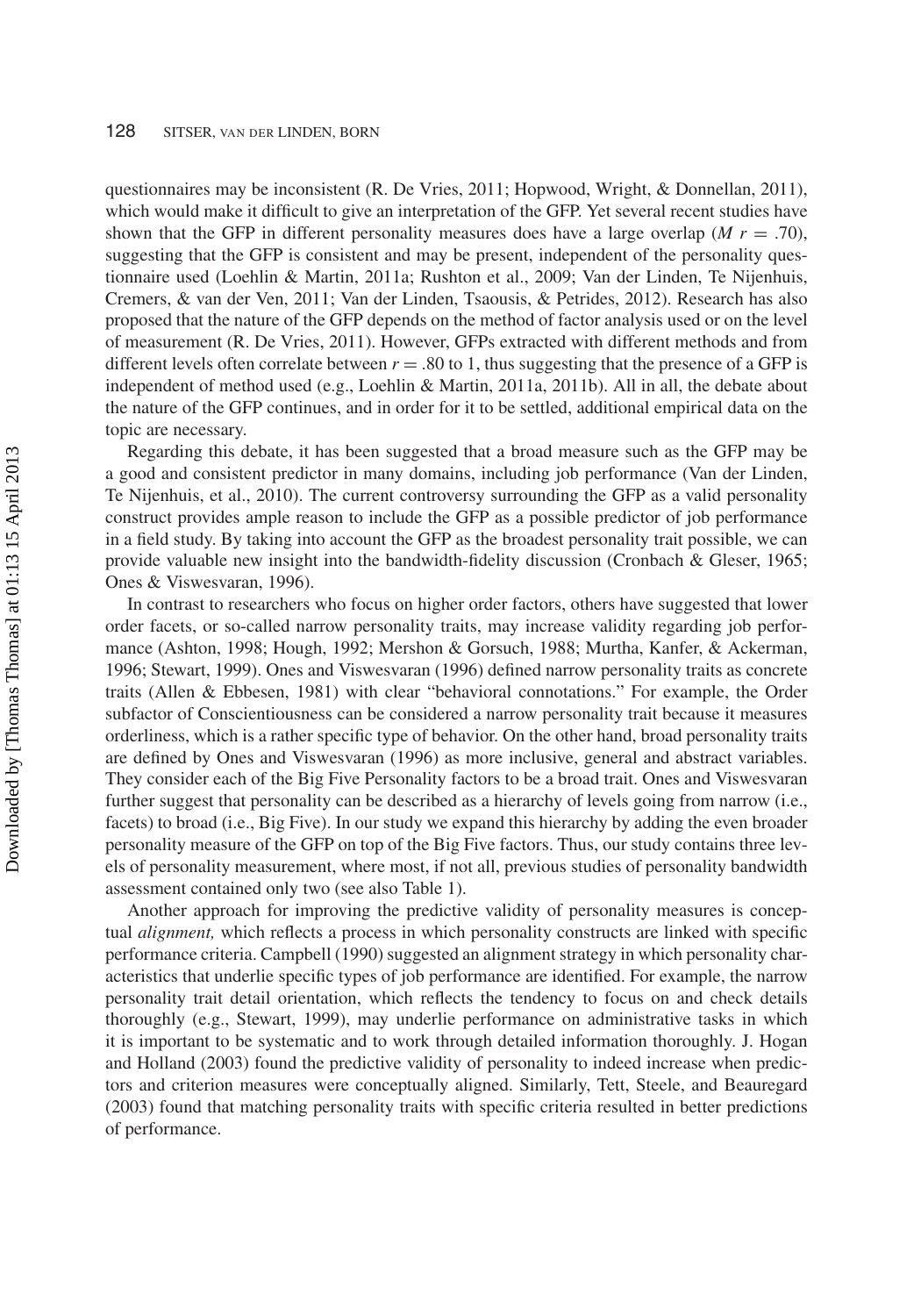|                                    | <b>Bandwidth</b>   |
|------------------------------------|--------------------|
| Personality trait                  |                    |
| <b>GFP</b>                         | Broadest bandwidth |
| Big Five Traits                    | Broad bandwidth    |
| Specific personality traits        | Narrow Bandwidth   |
| Job performance criteria           |                    |
| General Job Performance            | Broad bandwidth    |
| <b>Objective Sales Performance</b> | Broad bandwidth    |
| Specific Sales Performance         | Narrow bandwidth   |

TABLE 1 Bandwidth of the Personality Predictors and Sales Performance Criteria

*Note.* GFP = General Factor of Personality.

# OVERVIEW OF THE PRESENT STUDY

In the present study we focus on personality as a predictor of sales success. In line with previous research (Mol, Born, Willemsen, & Van Der Molen, 2005), we investigate whether specific sales performance criteria are best predicted by narrow conceptually related predictors and whether broad performance criteria are best predicted by the broad personality predictors (the Big Five) and the broadest personality predictor, the GFP. An asset of the present study is that we not only focus on the validities of different hierarchical levels of personality but also take into account the alignment between personality and performance. Beyond that, our study extends previous research in this area in three ways.

First, five types of supervisor ratings were collected for *broad* sales performance and *specific* or narrow sales performance (Table 1). This enabled us to use Campbell's (1990) strategy of aligning personality predictors with job performance criteria that have a conceptually related content. Second, we included an objective measure of productivity (Total New Customers) to measure performance, rather than relying purely on supervisor ratings that may be susceptible to bias (Salgado, 1997; Vinchur, Schippmann, Switzer, & Roth, 1998). We consider the objective productivity measure a broad measure because in order to attain new customers an employee must perform a broad range of tasks requiring numerous abilities. Third, we used two different personality measures. One personality measure (Big Five Inventory [BFI]) to assess the broad personality factors (GFP and the Big Five), and another measure (Bridge Personality [BP]; Sitser, 2007) to assess the underlying narrow traits. Paunonen and Ashton (2001) suggested that using the same personality questionnaire to measure broad personality factors and their underlying traits may cloud the unique variance of narrow personality traits, as the higher order factors are a linear combination of the underlying narrow personality traits. Using different personality tests to measure broad factors and narrow traits will prevent this mathematical effect from occurring.

In the present study, three levels of personality predictors, as well as two levels of job performance criteria, are organized from broad to specific (Table 1). By doing so, we add a jobperformance dimension to the bandwidth-fidelity discussion (Cronbach & Gleser, 1965; J. Hogan & Roberts, 1996; Ones & Viswesvaran, 1996). In this study we aim to align the broadest personality measure (GFP) with broad performance measures, the five broad personality measures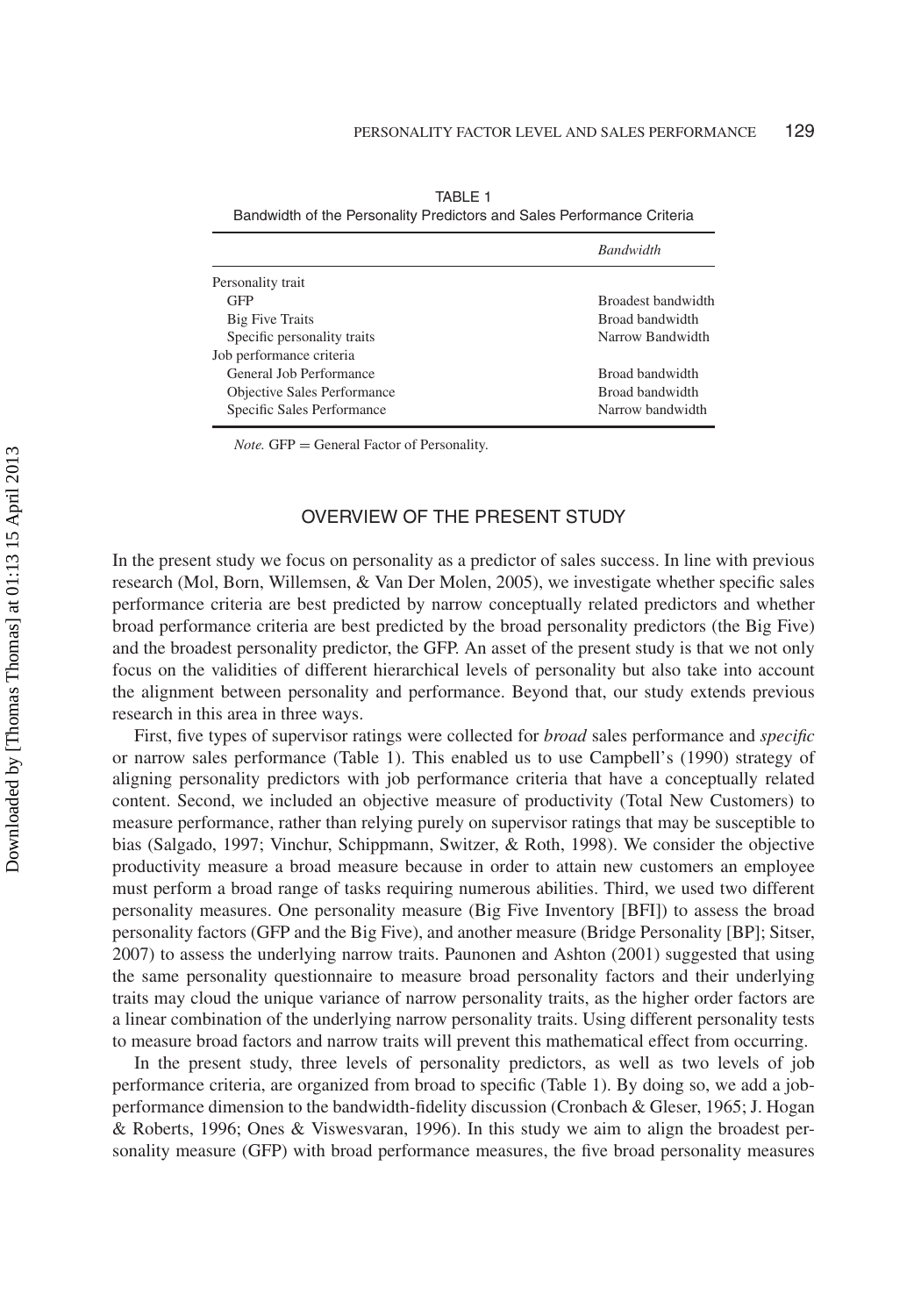with broad and narrow performance measures, and narrow personality traits with narrow job performance measures (Paunonen & Ashton, 2001).

## **HYPOTHESES**

The hypotheses are arranged from broad to narrow personality predictors, and alignment is based on hierarchical level (all hypotheses) as well as on the content of the personality and performance measures (H3, H4, and H5). We start with the hypothesis about the GFP and broad performance measures, followed by three hypotheses linking the broad Big Five measures and narrow personality traits to the conceptually related sales performance criteria. The last two hypotheses compare the predictive validity of the different levels of measurement.

Recent research has shown that the predictive validity of a broad personality measure such as the GFP may benefit from predicting broad job performance constructs (Van der Linden, Te Nijenhuis, et al., 2010). In addition, Viswesvaran, Schmidt, and Ones (2005) suggested that a general factor of performance may best be predicted with a broad personality measure. In line with the aforementioned findings, we expect the following:

H1: The GFP will show its highest predictive validity for broad job performance measures and will have a lower predictive validity for specific aspects of performance.

In our study, the first hierarchical level of personality lower than the GFP involves the Big Five. Numerous studies have already examined the predictive validity of the Big Five on job performance, which have resulted in several large meta-analyses (Barrick & Mount, 1991; Hurtz & Donovan, 2000; Salgado, 1997). In our study, the Big Five take an intermediate position, in the sense that they are obviously more specific than the GFP but less specific than the narrow traits. As such, we expect that the individual Big Five dimensions may also show relationships with relatively broad performance measures. These expectations are based on previous studies that have found, for example, that Openness was an effective predictor of achieving a sales target (number of new customers; Furnham & Fudge, 2008). This finding suggests that employees describing themselves as change oriented and as actively seeking new experiences are better equipped to attain new customers. In addition, Conscientiousness is often found to be the most important of the Big Five factors for predicting performance across many job performance criteria and occupational groups (Barrick & Mount, 1991; Salgado, 1997). We therefore hypothesize the following:

- H2: Of the Big Five factors:
	- a: Conscientiousness is the best predictor of General Job Performance.
	- b: Openness is the best predictor of Total New Customers.

In previous studies, the predictive validity of the Big Five was found to be dependent on the conceptual overlap with the outcome behavior. For instance, Openness, which is a propensity to search for new experiences, was found to predict turnover (Timmerman, 2006). This fits with the idea that high Openness causes a propensity to search for new experiences, which thereby increases the chance an employee will desire a new job. Another study found Conscientiousness, which reflects being organized and working hard, to predict academic performance (A. De Vries, De Vries, & Born, 2010; Lievens, Coetsier, De Fruyt, & De Maeseneer, 2002). As for sales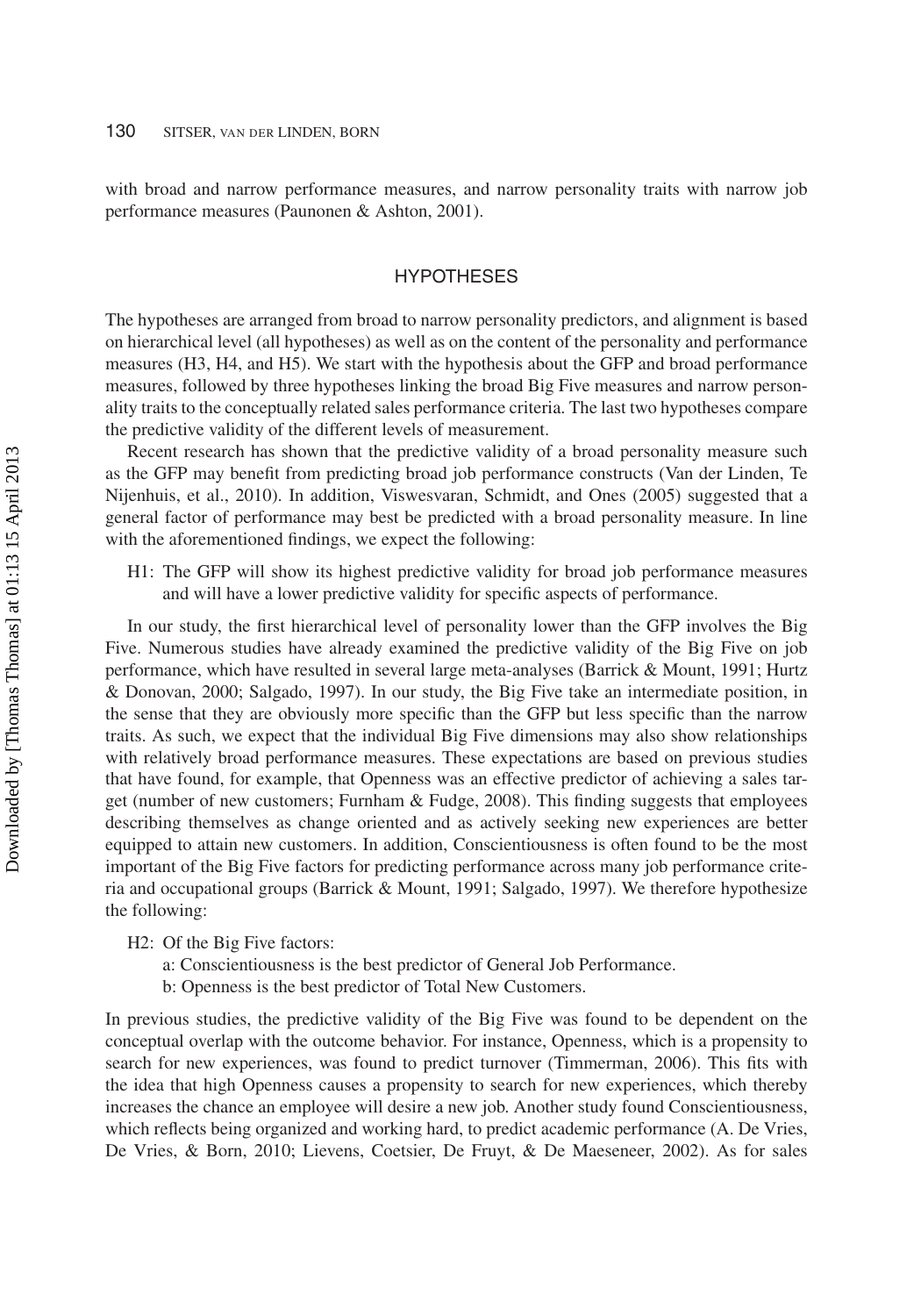performance, Salgado (1997) and Hurtz and Donovan (2000) showed that of the Big Five factors, Conscientiousness has the highest predictive validity. Both Barrick and Mount (1991) and Hurtz and Donovan (2000) showed that Extraversion was a predictor for sales performance. In addition, Vinchur et al. (1998) found that Extraversion and Conscientiousness were the best predictors for both *objective* (sales figures) and s*ubjective* (ratings) measures of sales success. This suggests that sales employees who are talkative, energetic, assertive (Extraversion) and organized, and thorough and who plan their behavior (Conscientiousness) are more effective at achieving sales success. Agreeableness and Emotional Stability showed only minor relations or no relation at all to sales performance. However, unlike the present study, these previous studies did not predict specific aspects of sales performance.

The examples previously described illustrate Campbell's (1990) alignment strategy, which links personality to conceptually related job performance criteria. In accordance with this strategy, we used Subject Matter Experts (SMEs) to determine which of the Big Five factors could be aligned with the more specific aspects of sales performance (see Table 2 and the Method section for details).

Based on the SMEs ratings we could formulate the following hypothesis:

- H3: Of the Big Five factors:
	- a: Conscientiousness is the best predictor of Achieving Sales Results.
	- b: Conscientiousness is the best predictor of Administration.
	- c: Agreeableness is the best predictor of Customer Relationship Management.
	- d: Emotional Stability is the best predictor of Handling Customer Objections.

The SMEs also aligned the narrow personality traits to the specific sales performance criterion to which they have the most conceptual alignment (Table 2), leading to the following hypothesis:

H4: Of the narrow personality traits:

- a: Achievement Motivation is the best predictor of Achieving Sales Results.
- b: Detail Orientation is the best predictor of Administration.
- c: Consideration is the best predictor of Customer Relationship Management.
- d: Consideration is the best predictor of Handling Customer Objections.

|            | Criterion                               |                  | Predictor                  |                  |
|------------|-----------------------------------------|------------------|----------------------------|------------------|
| Hypothesis | Job Performance                         | <b>Bandwidth</b> | Personality Trait          | <b>Bandwidth</b> |
| 5a         | <b>Achieving Sales Results</b>          | <b>Narrow</b>    | Conscientiousness          | <b>Broad</b>     |
| 5b         | Administration                          | Narrow           | Conscientiousness          | <b>Broad</b>     |
| 5c         | <b>Customer Relationship Management</b> | Narrow           | Agreeableness              | <b>Broad</b>     |
| 5d         | <b>Handling Customer Objections</b>     | Narrow           | <b>Emotional Stability</b> | <b>Broad</b>     |
| 6a         | <b>Achieving Sales Results</b>          | Narrow           | Proactivity                | Narrow           |
| 6b         | Administration                          | Narrow           | Detail Orientation         | Narrow           |
| 6с         | <b>Customer Relationship Management</b> | Narrow           | Consideration              | <b>Narrow</b>    |
| 6d         | <b>Handling Customer Objections</b>     | Narrow           | Consideration              | Narrow           |

Alignment of the Broad and Narrow Personality Traits With the Specific Sales Performance Criteria by the Subject Matter Experts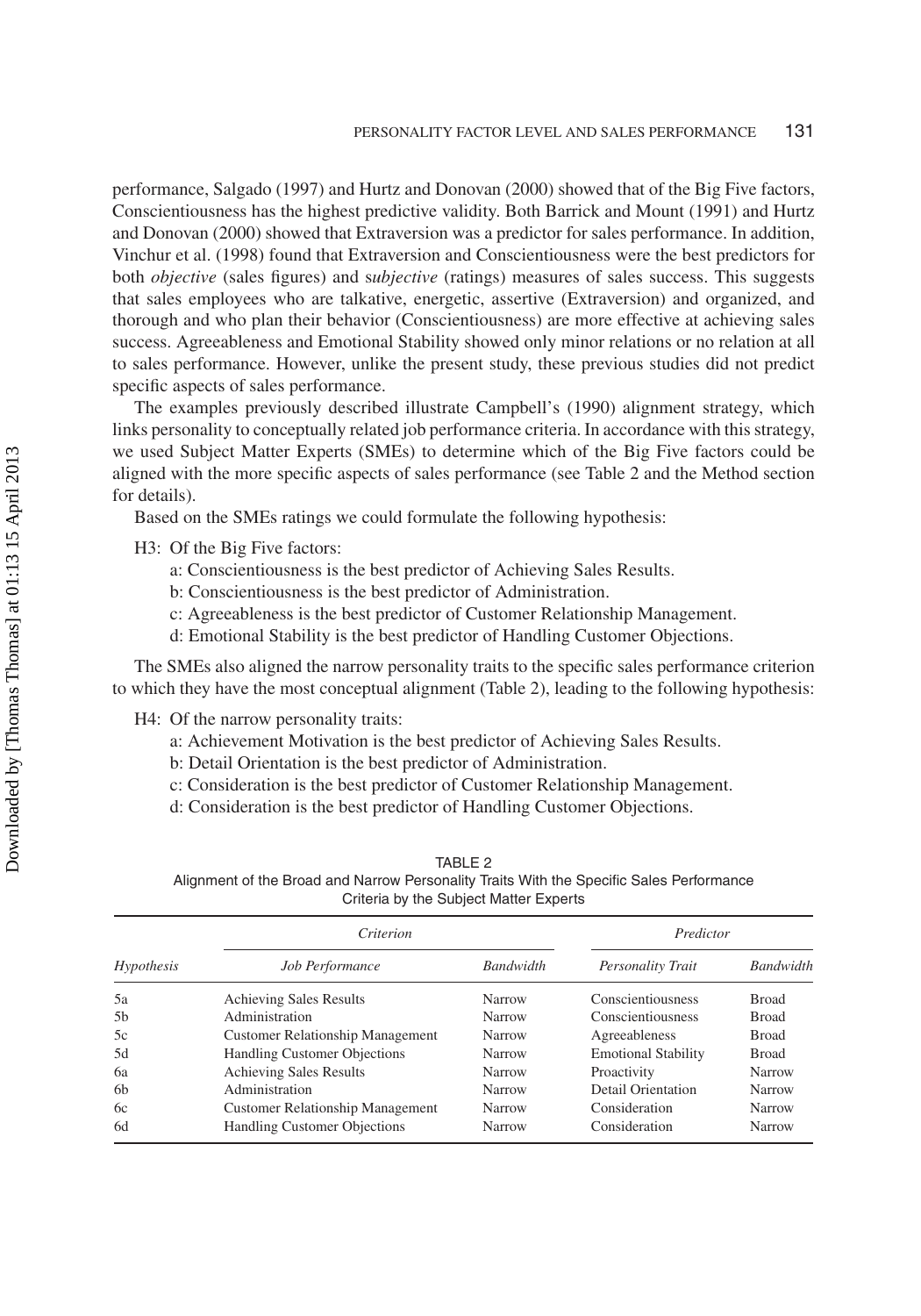## 132 SITSER, VAN DER LINDEN, BORN

The previous hypotheses mainly refer to the predictive validity *within* each personality level. However, a different approach is to compare the different levels of measurement regarding their predictive validity. From our reasoning just presented, it follows that, compared to narrow traits, we expect broad personality traits to be better predictors of broad performance measures and narrow personality traits to be better predictors of specific job performance criteria. Therefore, we can also formulate the following hypotheses:

- H5a: The conceptually aligned broad personality traits show higher predictive validity for broad job performance criteria than for the specific job performance criteria.
- H5b: The conceptually aligned narrow personality traits show higher predictive validity for specific job performance criteria than for the broad job performance criteria.

## METHOD

# Participants and Procedure

A total of 434 employees (61% male, 39% female,  $M_{\text{age}} = 37.2$ ,  $SD = 1.56$ ) of a large multinational insurance company were asked to participate. The employees were based in offices around the world. For privacy reasons, the participating company chose not to provide the office locations. The response rate was high (92%,  $N = 403$ ), which was mostly due to obligatory participation for the respondents as part of a company-wide development program. Participants were rewarded with an automatically generated personality report. All participants were responsible for selling financial services to wealthy individuals, families, and big businesses. Participants filled out an online survey consisting of two personality questionnaires, The BFI (John & Srivastava, 1999), and the BP (Sitser, 2007). As the corporate language of the participants' firm is English, the participants and managers completed all questionnaires in English. Completing the survey took approximately 1 hr.

The managers of the sales employees filled out an online survey measuring the different sales performance criteria. Managers were also asked to provide information on the objective sales result (Total New Customers in 2009). The managers spent about 10 min completing a survey for each sales employee. The average manager provided ratings on 12 employees  $(SD = 2.6)$ . The data were gathered over 3 months in 2010.

Measures: Independent Variables

## *Personality*

To assess the participants' personality, two personality questionnaires were used. One questionnaire measured the Big Five factors (BFI; John & Srivastava, 1999) at the factor level only and the other questionnaire measured the Big Five factors based on 13 underlying narrow personality traits (BP; Sitser, 2007).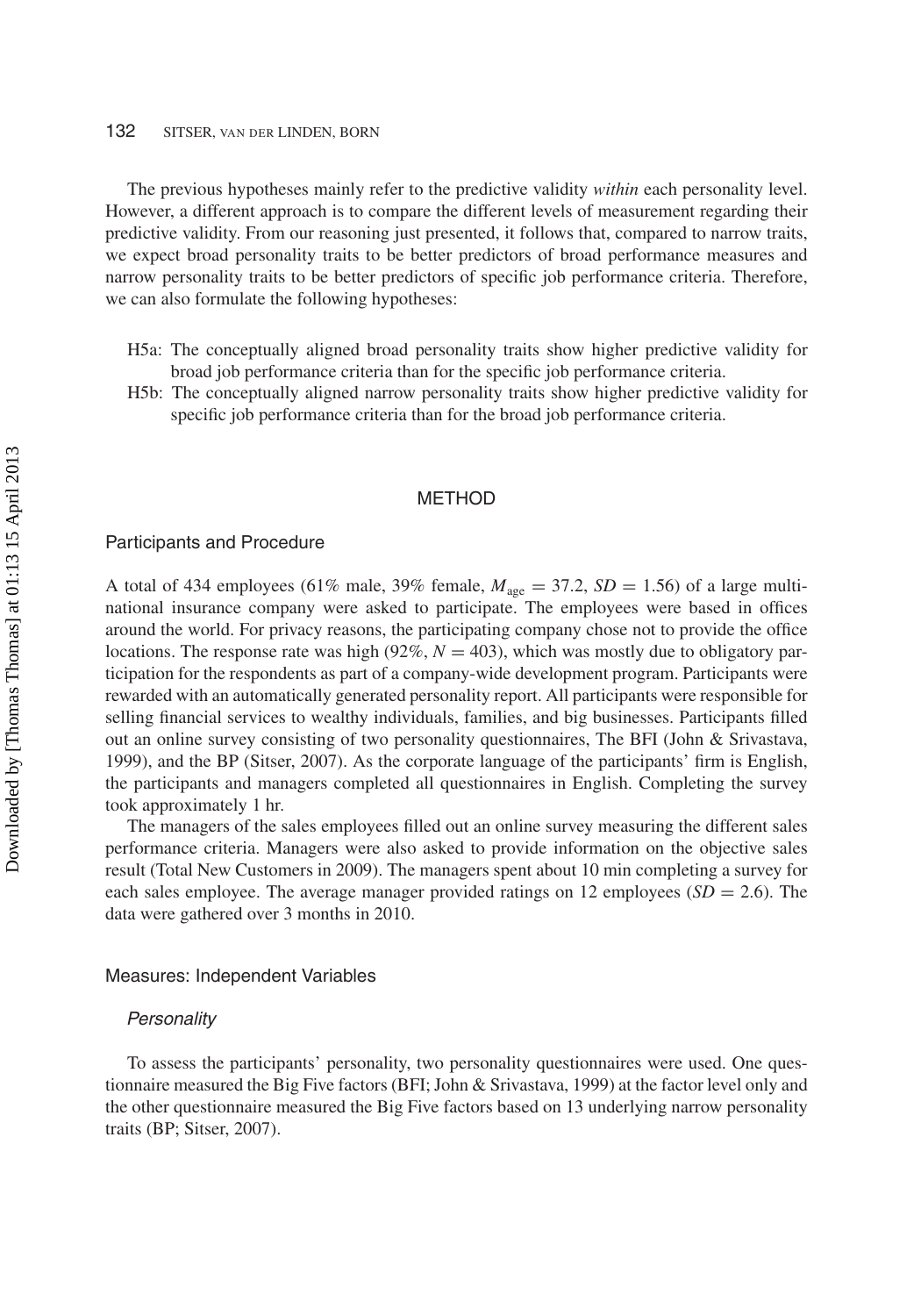## *BFI*

The BFI (John & Srivastava, 1999) is a 44-item inventory designed to give a quick (10 min), reliable, and valid overview of the candidates' scores on the Big Five factors. Each factor is measured with 10 to 12 items, answered on a 5-point Likert scale from 1 (*strongly disagree*) to 5 (*strongly agree*). Reliabilities of the five factors ranged from  $\alpha = .72$  (Agreeableness) to  $\alpha = .83$ (Emotional Stability; see Table 3).

### *Bridge Personality*

Because the BFI does not measure narrow personality traits, we used a second personality questionnaire: The BP (Sitser, 2007) questionnaire contains 246 items in a 9-point Likert scales format, from 1 (*very strongly disagree*) to 9 (*very strongly agree*), that make up 34 scales measuring the Big Five as well as additional occupational personality aspects. In the present study we used only the personality scales that underlie the Big Five factors. In the BP, the Big Five are measured with 13 scales. To confirm the construct validity of the BP in the present sample, the 13 traits were factor analyzed (principal component analysis) to verify the underlying Big Five factor structure (see Table 3).

Each personality factor contains two to three narrow traits. The BP has convergent validity with the Big Five as measured with the BFI. The results in Table 4 indicate adequate convergent relations for the BP Big Five scales with the corresponding personality scales from the BFI.

The alpha reliabilities were adequate, ranging from  $\alpha = .82$  for Agreeableness to  $\alpha = .91$  for Extraversion and Openness (Table 5).

| Narrow Personality Trait  | $\Omega$ | C   | E      | $\overline{A}$ | ES     |
|---------------------------|----------|-----|--------|----------------|--------|
| 1. Creativity             | .63      | .08 | .55    | .09            | .09    |
| 2. Entrepreneurial Focus  | .68      | .18 | .54    | $-.07$         | .09    |
| 3. Proactivity            | .81      | .16 | .11    | .22            | .19    |
| 4. Achievement Motivation | .38      | .60 | .24    | .12            | .26    |
| 5. Detail Oriention       | .21      | .69 | $-.08$ | .25            | .27    |
| 6. Planfulness            | .11      | .86 | .28    | .05            | .03    |
| 7. Focus on Networking    | .22      | .12 | .81    | .22            | .17    |
| 8. Social Boldness        | .19      | .11 | .79    | .15            | .26    |
| 9. Social Focus           | .21      | .13 | .58    | .56            | $-.05$ |
| 10. Consideration         | $-.09$   | .07 | .25    | .81            | .22    |
| 11. Helpfulness           | .29      | .17 | .04    | .80            | .11    |
| 12. Stress Resistance     | .41      | .25 | .17    | .11            | .75    |
| 13. Positivity            | .05      | .15 | .40    | .44            | .66    |
|                           |          |     |        |                |        |

TABLE 3 Factor Loading of the 13 Bridge Personality Traits on the Big Five Factors

 $$ Stability.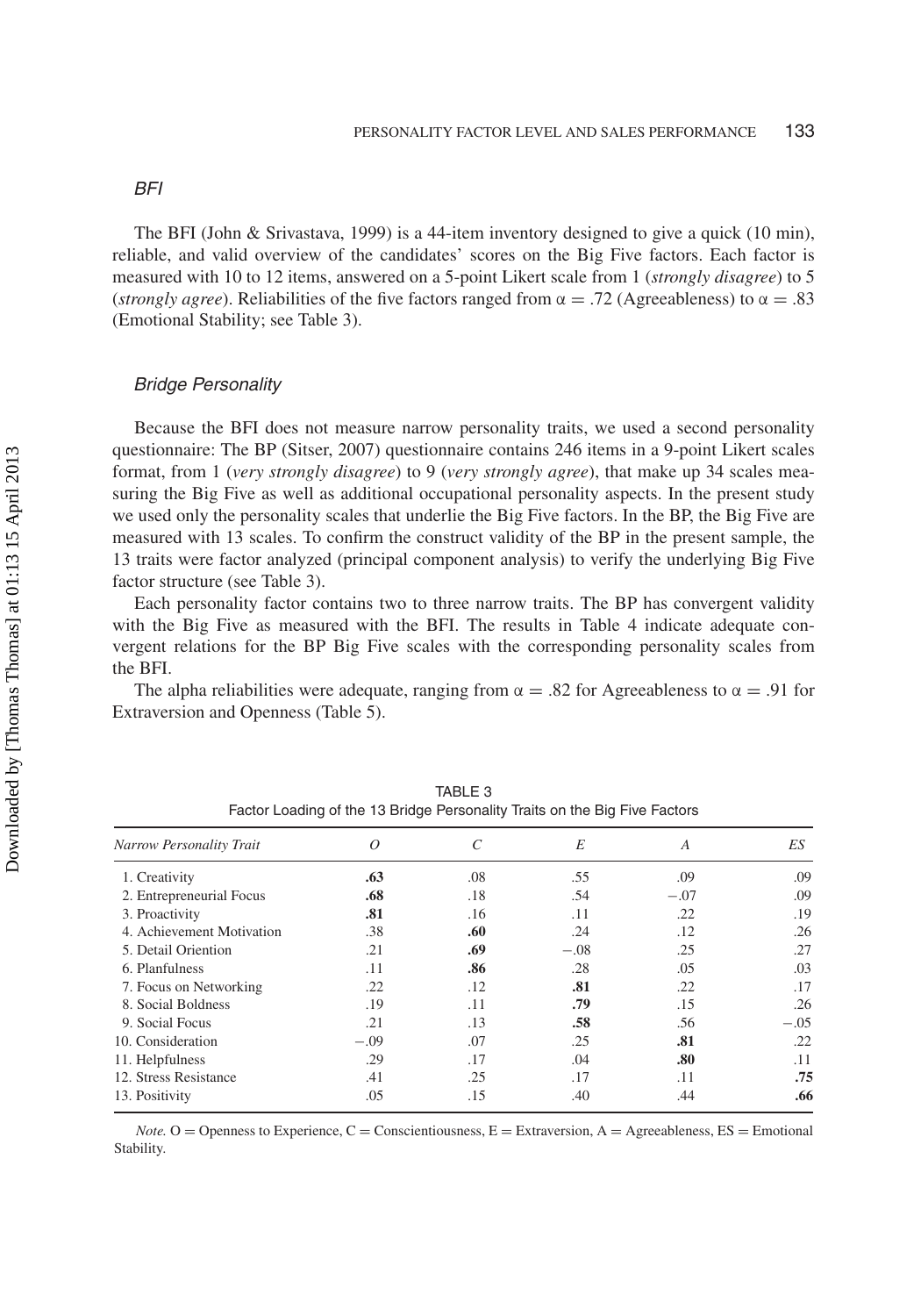|                            |          |          | <b>BFI</b> |           |          |
|----------------------------|----------|----------|------------|-----------|----------|
| ΒP                         | O(BFI)   | C(BFI)   | E(BFI)     | $A$ (BFI) | N(BFI)   |
| <b>Openness</b>            | $.62***$ | $.30**$  | $.42**$    | .03       | $-.29**$ |
| Conscientiousness          | $.26**$  | $.54**$  | .12        | $.13*$    | $-.25**$ |
| Extraversion               | $.38***$ | $.23***$ | $.62***$   | $.23**$   | $-.32**$ |
| Agreeableness              | $.19***$ | $.27**$  | $.20**$    | $.50**$   | $-.30**$ |
| <b>Emotional Stability</b> | $.35***$ | $.43***$ | $.40**$    | $.31***$  | $-.62**$ |

| TABI F 4                                                                                    |
|---------------------------------------------------------------------------------------------|
| Intercorrelations of the Five Big Five Inventory (BFI) Factors and the Big Five as Measured |
| With the Bridge Personality (BP) Questionnaire                                              |

*Note*. O = Openness to Experience, C = Conscientiousness, E = Extraversion, A = Agreeableness, N = 405. ∗Correlation is significant at the .05 level (one-tailed). ∗∗Correlation is significant at the .01 level (one-tailed).

### *GFP*

The viability of the GFP in this sample was examined by extracting the first unrotated factor of the BFI (see also Van der Linden, Te Nijenhuis, et al., 2010; Van der Linden, Te Nijenhuis et al., 2011). We report the values of the Principal Factoring extraction method but also tested other extraction methods (maximum likelihood and principal component analysis). However, this did not lead to different conclusions. The factor analyses showed that the first factor explained 48.4% of the Big Five variance. The eigenvalue was 2.24. The level of explained variance and eigenvalue of the first factor were more than twice as large as those of the second factor (21.2% and 1.1%, respectively). It is important to note that all Big Five factors loaded highly on the GFP, with loadings of .57, .74, .65, .67, and .83 for O, C, E, A, and ES respectively. Thus, a reliable GFP could be identified in the current sample. Although in the present study we used the GFP that is calculated from the BFI, for validation purposes we also calculated a GFP from the 13 narrow BP traits, as well as from the BP Big Five factors. The correlation between the different GFPs was .60 ( $p < .01$ ), indicating that these constructs are consistent and highly alike. The GFP score of the participants was obtained based on the product of the Big Five factor scores and their GFP factor loadings.

# Measures: Dependent Variables

Research literature suggests that job performance can be described as a hierarchy of multiple dimensions (Campbell, Gasser, & Oswald, 1996). Ones, Viswesvaran, and Schmidt (2005) suggested that on the top of this hierarchy, a general factor of Job Performance exists. In our study we use a performance measure from two different hierarchical levels. That is, we have four specific performance measures that involve a relatively limited set of behaviors, for example, administrative tasks (*Specific Sales Performance*), and two broad performance measures that involve a broader range of tasks. The broad job performance measures are *General Job Performance* (similar to the one used in Ones et al., 2005) and a broad objective measure of job performance.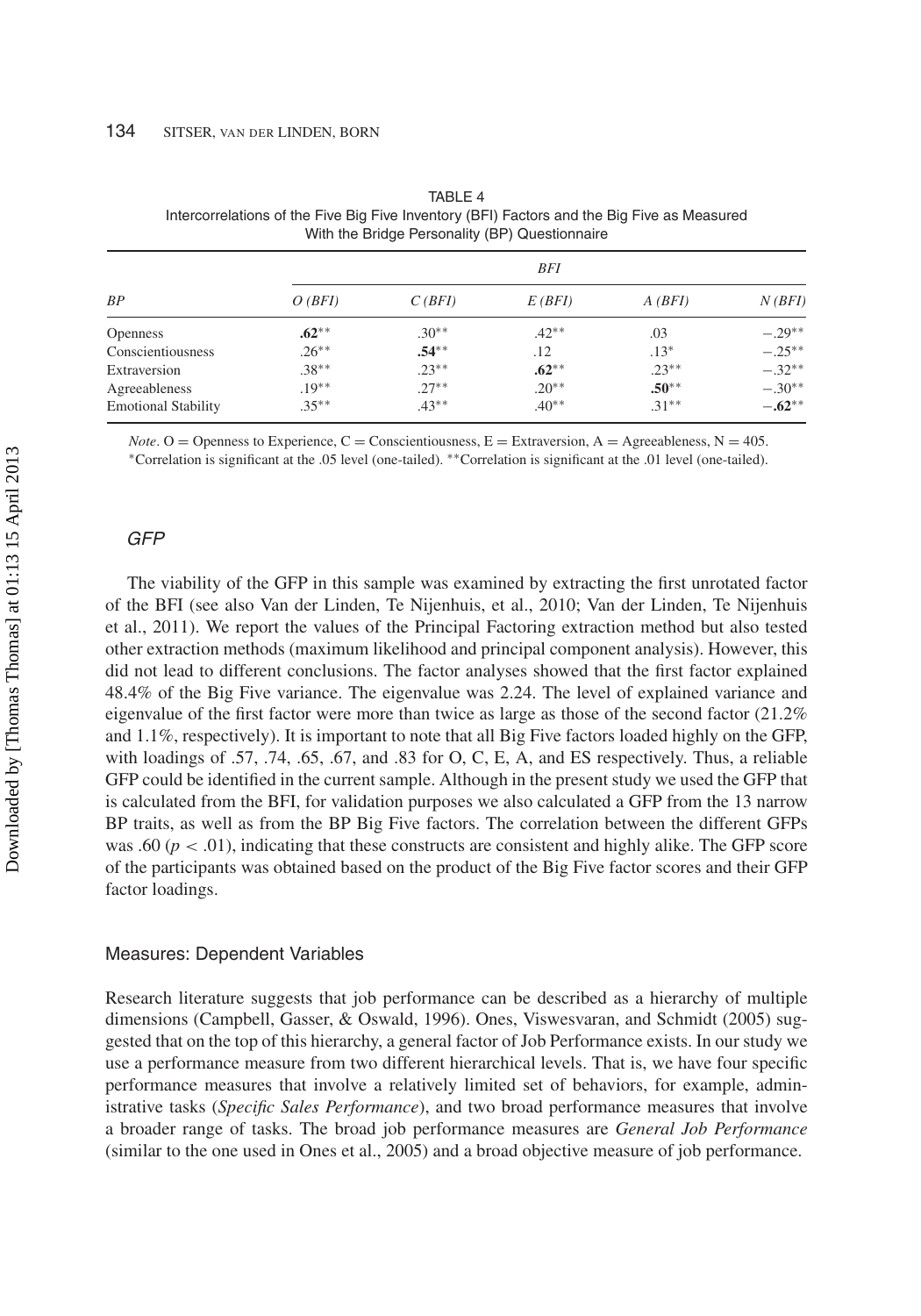|                |                                                    |                       |                |               |                        |                                                                                                                                                                                                                                                                                                                                                                                                                                           |                                                                                                                                                                                                                                                                                                                                                                                                                                                                                     |                        |                     |                            |                                                                   | Dependent and Independent Variables                |                                                                                         |                                                                          |                                                                                                                                                                                                                                                                                                                                                                                                                                                                                                   |                                                                                                                                                                                                                                                                                                                                                                              |
|----------------|----------------------------------------------------|-----------------------|----------------|---------------|------------------------|-------------------------------------------------------------------------------------------------------------------------------------------------------------------------------------------------------------------------------------------------------------------------------------------------------------------------------------------------------------------------------------------------------------------------------------------|-------------------------------------------------------------------------------------------------------------------------------------------------------------------------------------------------------------------------------------------------------------------------------------------------------------------------------------------------------------------------------------------------------------------------------------------------------------------------------------|------------------------|---------------------|----------------------------|-------------------------------------------------------------------|----------------------------------------------------|-----------------------------------------------------------------------------------------|--------------------------------------------------------------------------|---------------------------------------------------------------------------------------------------------------------------------------------------------------------------------------------------------------------------------------------------------------------------------------------------------------------------------------------------------------------------------------------------------------------------------------------------------------------------------------------------|------------------------------------------------------------------------------------------------------------------------------------------------------------------------------------------------------------------------------------------------------------------------------------------------------------------------------------------------------------------------------|
|                |                                                    | Z                     | S <sub>D</sub> | Min-Max       | No. of<br><b>Items</b> | I.                                                                                                                                                                                                                                                                                                                                                                                                                                        | $\sim$                                                                                                                                                                                                                                                                                                                                                                                                                                                                              | 2.                     | 4.                  | 5.                         | Ó.                                                                | 7.                                                 | ∽                                                                                       | o,                                                                       | 20.                                                                                                                                                                                                                                                                                                                                                                                                                                                                                               | 11.                                                                                                                                                                                                                                                                                                                                                                          |
|                | Age                                                | 4.31                  | 1.56           |               |                        |                                                                                                                                                                                                                                                                                                                                                                                                                                           |                                                                                                                                                                                                                                                                                                                                                                                                                                                                                     |                        |                     |                            |                                                                   |                                                    |                                                                                         |                                                                          |                                                                                                                                                                                                                                                                                                                                                                                                                                                                                                   |                                                                                                                                                                                                                                                                                                                                                                              |
|                | Gender                                             | 0.46                  | 0.50           |               |                        |                                                                                                                                                                                                                                                                                                                                                                                                                                           |                                                                                                                                                                                                                                                                                                                                                                                                                                                                                     |                        |                     |                            |                                                                   |                                                    |                                                                                         |                                                                          |                                                                                                                                                                                                                                                                                                                                                                                                                                                                                                   |                                                                                                                                                                                                                                                                                                                                                                              |
|                | GFP (BFI)                                          | 0.00                  | 0.87           |               |                        | $\overset{}{\mathcal{S}}\overset{}{\mathcal{S}}\overset{}{\mathcal{S}}\overset{}{\mathcal{S}}\overset{}{\mathcal{S}}\overset{}{\mathcal{S}}\overset{}{\mathcal{S}}\overset{}{\mathcal{S}}\overset{}{\mathcal{S}}\overset{}{\mathcal{S}}\overset{}{\mathcal{S}}\overset{}{\mathcal{S}}\overset{}{\mathcal{S}}\overset{}{\mathcal{S}}\overset{}{\mathcal{S}}\overset{}{\mathcal{S}}\overset{}{\mathcal{S}}\overset{}{\mathcal{S}}\overset{$ | $1 = \frac{2}{5} \times \frac{1}{5} \times \frac{1}{5} \times \frac{1}{5} \times \frac{1}{5} \times \frac{1}{5} \times \frac{1}{5} \times \frac{1}{5} \times \frac{1}{5} \times \frac{1}{5} \times \frac{1}{5} \times \frac{1}{5} \times \frac{1}{5} \times \frac{1}{5} \times \frac{1}{5} \times \frac{1}{5} \times \frac{1}{5} \times \frac{1}{5} \times \frac{1}{5} \times \frac{1}{5} \times \frac{1}{5} \times \frac{1}{5} \times \frac{1}{5} \times \frac{1}{5} \times \frac$ |                        |                     |                            |                                                                   |                                                    |                                                                                         |                                                                          |                                                                                                                                                                                                                                                                                                                                                                                                                                                                                                   |                                                                                                                                                                                                                                                                                                                                                                              |
|                | Openness (BFI)                                     | 3.61                  | 0.51           | $2.20 - 4.90$ | $\subseteq$            |                                                                                                                                                                                                                                                                                                                                                                                                                                           |                                                                                                                                                                                                                                                                                                                                                                                                                                                                                     | $.54**$                |                     |                            |                                                                   |                                                    |                                                                                         |                                                                          |                                                                                                                                                                                                                                                                                                                                                                                                                                                                                                   |                                                                                                                                                                                                                                                                                                                                                                              |
|                | Conscientiousness (BFI)                            | 37.56<br>3.58<br>4.07 | 4.79           | $2.44 - 5.00$ | O                      |                                                                                                                                                                                                                                                                                                                                                                                                                                           |                                                                                                                                                                                                                                                                                                                                                                                                                                                                                     | $^{**}89$ .            | $.27**$             |                            |                                                                   |                                                    |                                                                                         |                                                                          |                                                                                                                                                                                                                                                                                                                                                                                                                                                                                                   |                                                                                                                                                                                                                                                                                                                                                                              |
|                | Extraversion (BFI)                                 |                       | 0.62           | $2.00 - 5.00$ |                        |                                                                                                                                                                                                                                                                                                                                                                                                                                           |                                                                                                                                                                                                                                                                                                                                                                                                                                                                                     | $.65**$                | $44^*$              | $25**$                     |                                                                   |                                                    |                                                                                         |                                                                          |                                                                                                                                                                                                                                                                                                                                                                                                                                                                                                   |                                                                                                                                                                                                                                                                                                                                                                              |
|                | Agreeableness (BFI                                 |                       | 0.51           | $2.67 - 5.00$ |                        |                                                                                                                                                                                                                                                                                                                                                                                                                                           |                                                                                                                                                                                                                                                                                                                                                                                                                                                                                     | $.60**$                | $\equiv$            | $46**$                     | $20^{**}$                                                         |                                                    |                                                                                         |                                                                          |                                                                                                                                                                                                                                                                                                                                                                                                                                                                                                   |                                                                                                                                                                                                                                                                                                                                                                              |
|                | Emotional Stability (BFI                           | 2.33                  | 0.73           | $1.00 - 4.38$ |                        |                                                                                                                                                                                                                                                                                                                                                                                                                                           |                                                                                                                                                                                                                                                                                                                                                                                                                                                                                     |                        | $.31***$            | $51**$                     | $4*$                                                              | $50**$                                             |                                                                                         |                                                                          |                                                                                                                                                                                                                                                                                                                                                                                                                                                                                                   |                                                                                                                                                                                                                                                                                                                                                                              |
|                | Consideration                                      | 51.63                 | 5.93           | $6.97 - 7.69$ |                        |                                                                                                                                                                                                                                                                                                                                                                                                                                           |                                                                                                                                                                                                                                                                                                                                                                                                                                                                                     |                        | $.13*$              | $17**$                     |                                                                   | $.45**$                                            | $29**$                                                                                  |                                                                          |                                                                                                                                                                                                                                                                                                                                                                                                                                                                                                   |                                                                                                                                                                                                                                                                                                                                                                              |
|                | Helpfulness                                        | 49.80                 | 5.80           | $6.22 - 7.53$ |                        |                                                                                                                                                                                                                                                                                                                                                                                                                                           |                                                                                                                                                                                                                                                                                                                                                                                                                                                                                     |                        | $.57**$             | $.30**$                    | $19**$<br>$17**$<br>$33**$<br>$55**$                              | $43**$<br>-.01<br>-.01                             | $.25**$                                                                                 |                                                                          |                                                                                                                                                                                                                                                                                                                                                                                                                                                                                                   |                                                                                                                                                                                                                                                                                                                                                                              |
|                | Creativity                                         | 43.50                 | 8.63           | $5.93 - 6.56$ |                        |                                                                                                                                                                                                                                                                                                                                                                                                                                           |                                                                                                                                                                                                                                                                                                                                                                                                                                                                                     |                        |                     |                            |                                                                   |                                                    | $\cdot^{19^{**}}$                                                                       | $.54**$<br>25**                                                          |                                                                                                                                                                                                                                                                                                                                                                                                                                                                                                   |                                                                                                                                                                                                                                                                                                                                                                              |
|                | Detail Orientation                                 | 45.97                 | 7.48           | $5.16 - 7.13$ |                        |                                                                                                                                                                                                                                                                                                                                                                                                                                           |                                                                                                                                                                                                                                                                                                                                                                                                                                                                                     |                        |                     |                            |                                                                   |                                                    | $.18^{**}$                                                                              | $25**$                                                                   |                                                                                                                                                                                                                                                                                                                                                                                                                                                                                                   |                                                                                                                                                                                                                                                                                                                                                                              |
|                | Focus on Networking                                | 44.54<br>46.54        | 8.38           | $5.64 - 7.59$ |                        |                                                                                                                                                                                                                                                                                                                                                                                                                                           |                                                                                                                                                                                                                                                                                                                                                                                                                                                                                     | $.56**$                |                     |                            | $.53**$<br>$.30**$<br>$.38**$<br>$.43**$                          | $.23**$<br>$.22**$<br>$-0.04$                      | $.29***$                                                                                | $.38***$<br>$.27***$                                                     | $\begin{array}{cccccccccccccc} \mathring{0} & \mathring{0} & \mathring{1} & \mathring{1} & \mathring{1} & \mathring{1} & \mathring{1} & \mathring{1} & \mathring{1} & \mathring{1} & \mathring{1} & \mathring{1} & \mathring{1} & \mathring{1} & \mathring{1} & \mathring{1} & \mathring{1} & \mathring{1} & \mathring{1} & \mathring{1} & \mathring{1} & \mathring{1} & \mathring{1} & \mathring{1} & \mathring{1} & \mathring{1} & \mathring{1} & \mathring{1} & \mathring{1} & \mathring{1} &$ | $\begin{array}{l} \vec{c_1} \\ \vec{c_2} \\ \vec{c_3} \\ \vec{c_4} \\ \vec{d_5} \\ \vec{e_6} \\ \vec{e_7} \\ \vec{e_8} \\ \vec{e_9} \\ \vec{e_1} \\ \vec{e_2} \\ \vec{e_1} \\ \vec{e_2} \\ \vec{e_3} \\ \vec{e_4} \\ \vec{e_7} \\ \vec{e_8} \\ \vec{e_9} \\ \vec{e_1} \\ \vec{e_1} \\ \vec{e_2} \\ \vec{e_3} \\ \vec{e_4} \\ \vec{e_6} \\ \vec{e_7} \\ \vec{e_8} \\ \vec{e_$ |
| 14.            | Stress Resistance                                  |                       | 8.09           | $6.65 - 7.00$ |                        |                                                                                                                                                                                                                                                                                                                                                                                                                                           |                                                                                                                                                                                                                                                                                                                                                                                                                                                                                     |                        |                     |                            |                                                                   |                                                    | $.56***$<br>$.25***$                                                                    |                                                                          |                                                                                                                                                                                                                                                                                                                                                                                                                                                                                                   |                                                                                                                                                                                                                                                                                                                                                                              |
| 5              | Entrepreneurial Focus                              | 43.36                 | 8.10           | $5.59 - 7.24$ |                        |                                                                                                                                                                                                                                                                                                                                                                                                                                           |                                                                                                                                                                                                                                                                                                                                                                                                                                                                                     | $.39***$<br>$.22***$   |                     |                            |                                                                   |                                                    |                                                                                         | $\ddot{\circ}$                                                           |                                                                                                                                                                                                                                                                                                                                                                                                                                                                                                   |                                                                                                                                                                                                                                                                                                                                                                              |
| ف              | Planfulness                                        | 47.14                 | 6.90           | $6.01 - 7.50$ |                        |                                                                                                                                                                                                                                                                                                                                                                                                                                           |                                                                                                                                                                                                                                                                                                                                                                                                                                                                                     |                        |                     |                            |                                                                   |                                                    | $.14*$                                                                                  |                                                                          |                                                                                                                                                                                                                                                                                                                                                                                                                                                                                                   |                                                                                                                                                                                                                                                                                                                                                                              |
|                | Positivity                                         | 49.75                 | 6.50           | $6.53 - 7.67$ |                        |                                                                                                                                                                                                                                                                                                                                                                                                                                           |                                                                                                                                                                                                                                                                                                                                                                                                                                                                                     | $56**$<br>42**<br>37** |                     |                            |                                                                   | $\overset{08}{33^{**}}$<br>$\overset{37}{13^{**}}$ | $.52***$                                                                                | $\begin{array}{c} 20**\\ 70**\\ 20**\\ 17**\\ 31**\\ 21**\\ \end{array}$ |                                                                                                                                                                                                                                                                                                                                                                                                                                                                                                   |                                                                                                                                                                                                                                                                                                                                                                              |
|                | Achievement Motivation                             | 49.11                 | 5.65           | $6.22 - 7.47$ |                        |                                                                                                                                                                                                                                                                                                                                                                                                                                           |                                                                                                                                                                                                                                                                                                                                                                                                                                                                                     |                        |                     |                            |                                                                   |                                                    |                                                                                         |                                                                          |                                                                                                                                                                                                                                                                                                                                                                                                                                                                                                   |                                                                                                                                                                                                                                                                                                                                                                              |
| $\overline{9}$ | Social Focus                                       | 46.80                 | 7.44           | $6.13 - 7.03$ |                        |                                                                                                                                                                                                                                                                                                                                                                                                                                           |                                                                                                                                                                                                                                                                                                                                                                                                                                                                                     |                        |                     |                            |                                                                   |                                                    |                                                                                         |                                                                          |                                                                                                                                                                                                                                                                                                                                                                                                                                                                                                   |                                                                                                                                                                                                                                                                                                                                                                              |
|                | Social Boldness                                    | 45.06                 | 7.81           | $5.91 - 6.96$ |                        |                                                                                                                                                                                                                                                                                                                                                                                                                                           |                                                                                                                                                                                                                                                                                                                                                                                                                                                                                     | $46**$                 |                     | $.20**$                    | $\begin{array}{l} 26^{**} \\ -58^{**} \\ -36^{**} \\ \end{array}$ | $\frac{4}{4}$                                      | $\begin{array}{l} \text{21}** \\ \text{33}** \\ \text{35}** \\ \text{36}** \end{array}$ |                                                                          |                                                                                                                                                                                                                                                                                                                                                                                                                                                                                                   |                                                                                                                                                                                                                                                                                                                                                                              |
|                | Proactivity                                        | 47.89                 | 7.83           | $6.60 - 7.16$ |                        |                                                                                                                                                                                                                                                                                                                                                                                                                                           |                                                                                                                                                                                                                                                                                                                                                                                                                                                                                     | $46*$                  | $.46**$             | $.39***$                   |                                                                   | .14 $*$                                            |                                                                                         |                                                                          |                                                                                                                                                                                                                                                                                                                                                                                                                                                                                                   |                                                                                                                                                                                                                                                                                                                                                                              |
|                | Rating: General Job Performance                    | 35.36                 | 4.68           | $3.00 - 5.00$ |                        |                                                                                                                                                                                                                                                                                                                                                                                                                                           | $\overline{0}$                                                                                                                                                                                                                                                                                                                                                                                                                                                                      | $.20**$                | $\ddot{=}$          | $.22***$                   | $\ddot{3}^*$                                                      | $\ddot{4}$ 5                                       | $\mathop{1\hskip-2pt d}\limits^*_{-1.0}$                                                | $\Xi$                                                                    |                                                                                                                                                                                                                                                                                                                                                                                                                                                                                                   |                                                                                                                                                                                                                                                                                                                                                                              |
|                | Rating: Achieving Sales Results                    | 3.71<br>3.88          | 0.58           | $3.53 - 3.96$ |                        |                                                                                                                                                                                                                                                                                                                                                                                                                                           | $07$                                                                                                                                                                                                                                                                                                                                                                                                                                                                                | $\ddot{4}$             |                     | $\stackrel{*}{\mathbf{H}}$ | $\ddot{5}$                                                        |                                                    |                                                                                         |                                                                          |                                                                                                                                                                                                                                                                                                                                                                                                                                                                                                   |                                                                                                                                                                                                                                                                                                                                                                              |
|                | Rating: Customer Relationship Management           |                       | 0.55           | $3.63 - 4.13$ |                        |                                                                                                                                                                                                                                                                                                                                                                                                                                           | $-0.03$                                                                                                                                                                                                                                                                                                                                                                                                                                                                             | $\Xi$                  |                     | $2\frac{3}{5}$             |                                                                   | $18^{*}$                                           | $\ddot{3}^*$                                                                            | 795                                                                      |                                                                                                                                                                                                                                                                                                                                                                                                                                                                                                   |                                                                                                                                                                                                                                                                                                                                                                              |
|                | Rating: Administration                             | 4.11                  | 0.56           | $3.88 - 4.28$ |                        |                                                                                                                                                                                                                                                                                                                                                                                                                                           |                                                                                                                                                                                                                                                                                                                                                                                                                                                                                     | .17**                  |                     |                            |                                                                   | $.17$ <sup>*</sup>                                 | $\Xi$                                                                                   |                                                                          |                                                                                                                                                                                                                                                                                                                                                                                                                                                                                                   | $e^{\frac{1}{2}}e^{\frac{1}{2}}e^{\frac{1}{2}}e^{\frac{1}{2}}$                                                                                                                                                                                                                                                                                                               |
|                | Rating: Handling Client Objections                 | 3.75                  | 0.71           | $.71 - 3.79$  |                        | $\overline{0}$ 5                                                                                                                                                                                                                                                                                                                                                                                                                          | $\rm 50$                                                                                                                                                                                                                                                                                                                                                                                                                                                                            | $\ddot{a}$             | $\ddot{\mathbf{e}}$ | ē                          |                                                                   | $\mathbf{5}^*$                                     | $\frac{3}{16}$                                                                          |                                                                          |                                                                                                                                                                                                                                                                                                                                                                                                                                                                                                   |                                                                                                                                                                                                                                                                                                                                                                              |
|                | New Clients 2009)<br>Objective Sales Result (Total | $0+1$                 | 0.75           |               |                        |                                                                                                                                                                                                                                                                                                                                                                                                                                           | $.15*$                                                                                                                                                                                                                                                                                                                                                                                                                                                                              | $20**$                 | $28^*$              | $\overline{12}$            | $\ddot{9}$                                                        | $-0.2$                                             |                                                                                         | $\ddot{0}$                                                               | ig.                                                                                                                                                                                                                                                                                                                                                                                                                                                                                               |                                                                                                                                                                                                                                                                                                                                                                              |

TABLE 5<br>Means, Standard Deviations, and Observed Correlations of the Predictors and the Job Performance Criteria Means, Standard Deviations, and Observed Correlations of the Predictors and the Job Performance Criteria

Downloaded by [Thomas Thomas] at 01:13 15 April 2013

Downloaded by [Thomas Thomas] at 01:13 15 April 2013

135

(*Continued*)

 $(Continued) % \begin{minipage}[b]{0.5\linewidth} \centering \centerline{\includegraphics[width=0.5\linewidth]{images/STM100020.jpg} \centerline{\includegraphics[width=0.5\linewidth]{images/STM100020.jpg} \centerline{\includegraphics[width=0.5\linewidth]{images/STM100020.jpg} \centerline{\includegraphics[width=0.5\linewidth]{images/STM100020.jpg} \centerline{\includegraphics[width=0.5\linewidth]{images/STM100020.jpg} \centerline{\includegraphics[width=0.5\linewidth]{images/STM100020.jpg} \centerline{\includegraphics[width=0.5\linewidth]{images/STM100020.jpg} \centerline{\includegraphics[width$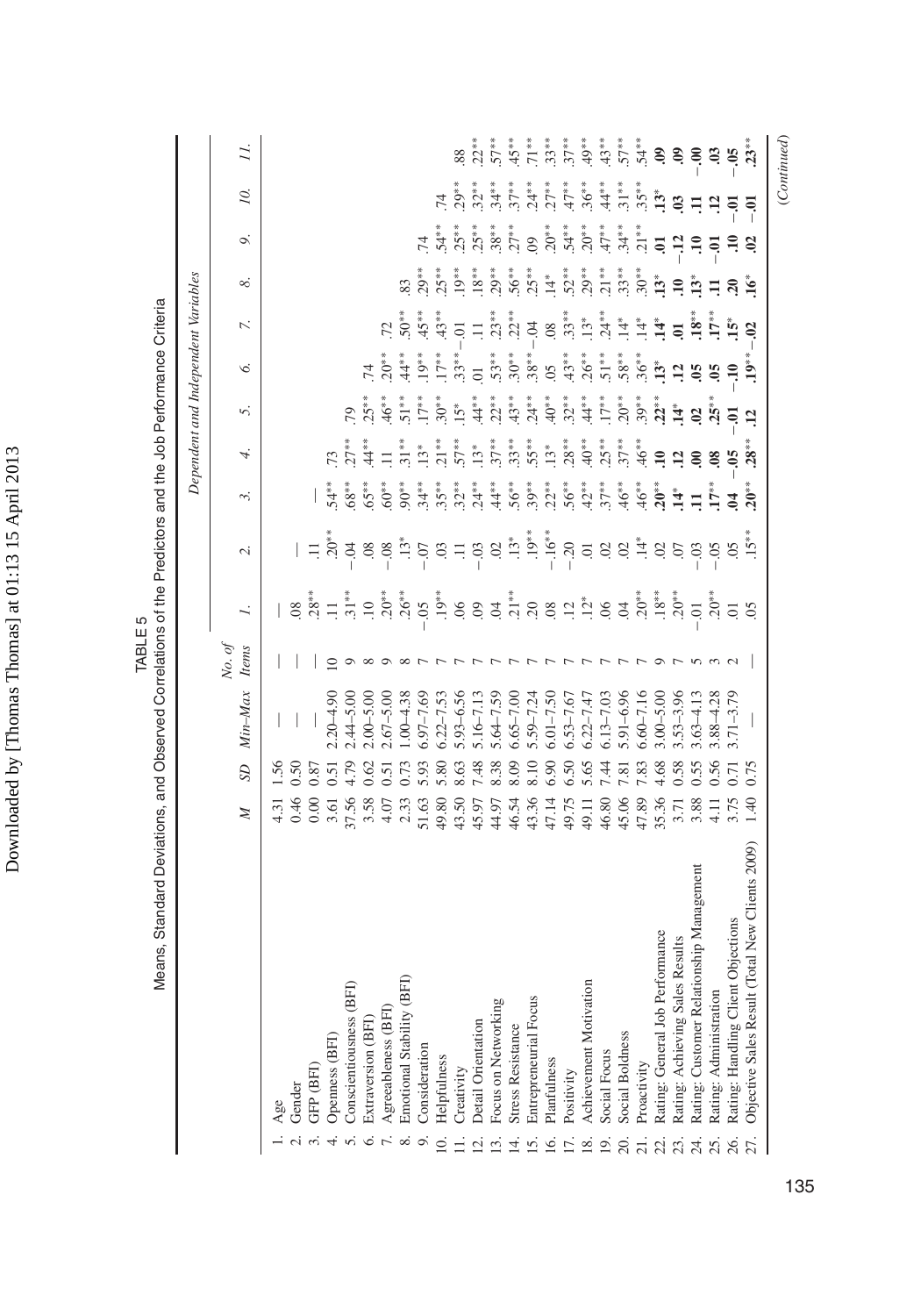|                                                                                                                                                                                                                                                                                                                                                                           |                                                                                                                                                                                                                                                                                                                                                                                                                                                         |                                                                                      |                       |                 |                             |                                                                                                                                                                                                                                                     | (Continued)<br>TABLE <sub>5</sub>                                                                                                                                                                                                                                                                                                                                                                                                                                           |                                                             |                                                                                                                                                                                                               |                                                               |           |                 |               |        |     |
|---------------------------------------------------------------------------------------------------------------------------------------------------------------------------------------------------------------------------------------------------------------------------------------------------------------------------------------------------------------------------|---------------------------------------------------------------------------------------------------------------------------------------------------------------------------------------------------------------------------------------------------------------------------------------------------------------------------------------------------------------------------------------------------------------------------------------------------------|--------------------------------------------------------------------------------------|-----------------------|-----------------|-----------------------------|-----------------------------------------------------------------------------------------------------------------------------------------------------------------------------------------------------------------------------------------------------|-----------------------------------------------------------------------------------------------------------------------------------------------------------------------------------------------------------------------------------------------------------------------------------------------------------------------------------------------------------------------------------------------------------------------------------------------------------------------------|-------------------------------------------------------------|---------------------------------------------------------------------------------------------------------------------------------------------------------------------------------------------------------------|---------------------------------------------------------------|-----------|-----------------|---------------|--------|-----|
|                                                                                                                                                                                                                                                                                                                                                                           | 13.                                                                                                                                                                                                                                                                                                                                                                                                                                                     |                                                                                      | 15.                   | 16.             | 17.                         | 18.                                                                                                                                                                                                                                                 | 19.                                                                                                                                                                                                                                                                                                                                                                                                                                                                         | 20.                                                         | 21.                                                                                                                                                                                                           | 22.                                                           | 23.       | 24.             | 25.           | 26.    | 27. |
|                                                                                                                                                                                                                                                                                                                                                                           |                                                                                                                                                                                                                                                                                                                                                                                                                                                         |                                                                                      |                       |                 |                             |                                                                                                                                                                                                                                                     |                                                                                                                                                                                                                                                                                                                                                                                                                                                                             |                                                             |                                                                                                                                                                                                               |                                                               |           |                 |               |        |     |
|                                                                                                                                                                                                                                                                                                                                                                           |                                                                                                                                                                                                                                                                                                                                                                                                                                                         |                                                                                      |                       |                 |                             |                                                                                                                                                                                                                                                     |                                                                                                                                                                                                                                                                                                                                                                                                                                                                             |                                                             |                                                                                                                                                                                                               |                                                               |           |                 |               |        |     |
| $.42**$                                                                                                                                                                                                                                                                                                                                                                   | $\begin{array}{ccccccccc}\n\ddot{a}_{1} & \ddot{x}_{2} & \ddot{x}_{3} & \ddot{x}_{4} & \ddot{x}_{5} & \ddot{x}_{6} & \dot{x}_{7} & \dot{x}_{8} & \dot{x}_{9} & \dot{x}_{1} & \dot{x}_{1} & \dot{x}_{1} & \dot{x}_{1} & \dot{x}_{1} & \dot{x}_{1} & \dot{x}_{1} & \dot{x}_{1} & \dot{x}_{1} & \dot{x}_{1} & \dot{x}_{1} & \dot{x}_{1} & \dot{x}_{1} & \dot{x}_{1} & \dot{x}_{1} & \dot{x}_{1} & \dot{x}_{1} & \dot{x}_{1} & \dot{x}_{1} & \dot{x}_{1} &$ | 85.                                                                                  |                       |                 |                             |                                                                                                                                                                                                                                                     |                                                                                                                                                                                                                                                                                                                                                                                                                                                                             |                                                             |                                                                                                                                                                                                               |                                                               |           |                 |               |        |     |
|                                                                                                                                                                                                                                                                                                                                                                           |                                                                                                                                                                                                                                                                                                                                                                                                                                                         |                                                                                      | $\overline{8}$        |                 |                             |                                                                                                                                                                                                                                                     |                                                                                                                                                                                                                                                                                                                                                                                                                                                                             |                                                             |                                                                                                                                                                                                               |                                                               |           |                 |               |        |     |
|                                                                                                                                                                                                                                                                                                                                                                           |                                                                                                                                                                                                                                                                                                                                                                                                                                                         | $.47**$<br>38**                                                                      | $.37***$              | 77              |                             |                                                                                                                                                                                                                                                     |                                                                                                                                                                                                                                                                                                                                                                                                                                                                             |                                                             |                                                                                                                                                                                                               |                                                               |           |                 |               |        |     |
|                                                                                                                                                                                                                                                                                                                                                                           |                                                                                                                                                                                                                                                                                                                                                                                                                                                         | $55**$                                                                               | $.34***$              | $.31***$        | .76                         |                                                                                                                                                                                                                                                     |                                                                                                                                                                                                                                                                                                                                                                                                                                                                             |                                                             |                                                                                                                                                                                                               |                                                               |           |                 |               |        |     |
|                                                                                                                                                                                                                                                                                                                                                                           |                                                                                                                                                                                                                                                                                                                                                                                                                                                         |                                                                                      | $.57**$               | $.48**$         | $.46**$                     | 69                                                                                                                                                                                                                                                  |                                                                                                                                                                                                                                                                                                                                                                                                                                                                             |                                                             |                                                                                                                                                                                                               |                                                               |           |                 |               |        |     |
| $\ddot{S}_{1}^{**}=\ddot{S}_{1}^{**}+\ddot{S}_{2}^{**}+\ddot{S}_{3}^{**}+\ddot{S}_{4}^{**}+\ddot{S}_{5}^{**}+\ddot{S}_{6}^{**}+\ddot{S}_{7}^{**}+\ddot{S}_{8}^{**}+\ddot{S}_{9}^{**}+\ddot{S}_{1}^{**}+\ddot{S}_{1}^{**}+\ddot{S}_{1}^{**}+\ddot{S}_{1}^{**}+\ddot{S}_{1}^{**}+\ddot{S}_{1}^{**}+\ddot{S}_{1}^{**}+\ddot{S}_{1}^{**}+\ddot{S}_{1}^{**}+\ddot{S}_{1}^{**}$ |                                                                                                                                                                                                                                                                                                                                                                                                                                                         |                                                                                      |                       |                 | $49**$                      |                                                                                                                                                                                                                                                     |                                                                                                                                                                                                                                                                                                                                                                                                                                                                             |                                                             |                                                                                                                                                                                                               |                                                               |           |                 |               |        |     |
|                                                                                                                                                                                                                                                                                                                                                                           |                                                                                                                                                                                                                                                                                                                                                                                                                                                         |                                                                                      | $40**$<br>53 ** 55 ** |                 | $\frac{50}{35}$ **<br>35 ** | $\overset{*}{\mathbf{36}}\overset{*}{\mathbf{57}}\overset{*}{\mathbf{67}}\overset{*}{\mathbf{68}}\overset{*}{\mathbf{69}}\overset{*}{\mathbf{75}}\overset{*}{\mathbf{89}}\overset{*}{\mathbf{89}}\overset{*}{\mathbf{196}}\overset{*}{\mathbf{59}}$ | $\overset{*}{\approx}$ $\overset{*}{\approx}$ $\overset{*}{\approx}$ $\overset{*}{\approx}$ $\overset{*}{\approx}$ $\overset{*}{\approx}$ $\overset{*}{\approx}$ $\overset{*}{\approx}$ $\overset{*}{\approx}$ $\overset{*}{\approx}$ $\overset{*}{\approx}$ $\overset{*}{\approx}$ $\overset{*}{\approx}$ $\overset{*}{\approx}$ $\overset{*}{\approx}$ $\overset{*}{\approx}$ $\overset{*}{\approx}$ $\overset{*}{\approx}$ $\overset{*}{\approx}$ $\overset{*}{\approx}$ |                                                             |                                                                                                                                                                                                               |                                                               |           |                 |               |        |     |
|                                                                                                                                                                                                                                                                                                                                                                           |                                                                                                                                                                                                                                                                                                                                                                                                                                                         |                                                                                      |                       |                 |                             |                                                                                                                                                                                                                                                     |                                                                                                                                                                                                                                                                                                                                                                                                                                                                             | $-15$<br>$-10$<br>$-10$<br>$-10$<br>$-10$<br>$-10$<br>$-10$ |                                                                                                                                                                                                               |                                                               |           |                 |               |        |     |
|                                                                                                                                                                                                                                                                                                                                                                           |                                                                                                                                                                                                                                                                                                                                                                                                                                                         |                                                                                      |                       |                 |                             |                                                                                                                                                                                                                                                     |                                                                                                                                                                                                                                                                                                                                                                                                                                                                             |                                                             | $\begin{array}{c} \mathbb{S} \\ \mathbb{S} \\ \mathbb{S} \end{array} \begin{array}{c} \mathbb{S} \\ \mathbb{S} \\ \mathbb{S} \end{array} \begin{array}{c} \mathbb{S} \\ \mathbb{S} \\ \mathbb{S} \end{array}$ | 86                                                            |           |                 |               |        |     |
|                                                                                                                                                                                                                                                                                                                                                                           |                                                                                                                                                                                                                                                                                                                                                                                                                                                         |                                                                                      | $\ddot{g}$ is         |                 | $-0.01$                     |                                                                                                                                                                                                                                                     |                                                                                                                                                                                                                                                                                                                                                                                                                                                                             |                                                             |                                                                                                                                                                                                               |                                                               | 87        |                 |               |        |     |
|                                                                                                                                                                                                                                                                                                                                                                           |                                                                                                                                                                                                                                                                                                                                                                                                                                                         |                                                                                      | $-0.00$               |                 |                             | $-0.1$                                                                                                                                                                                                                                              |                                                                                                                                                                                                                                                                                                                                                                                                                                                                             |                                                             |                                                                                                                                                                                                               |                                                               | $45**$    | .75             |               |        |     |
|                                                                                                                                                                                                                                                                                                                                                                           | $\Xi$                                                                                                                                                                                                                                                                                                                                                                                                                                                   |                                                                                      | ē                     | $\mathbf{12}^*$ | $\frac{10}{10}$             | $\mathbf{\ddot{5}}$                                                                                                                                                                                                                                 | $\ddot{\mathbf{S}}$                                                                                                                                                                                                                                                                                                                                                                                                                                                         | $-16$ <sup>*</sup>                                          |                                                                                                                                                                                                               |                                                               | $58**$    |                 |               |        |     |
|                                                                                                                                                                                                                                                                                                                                                                           | $-0.03$                                                                                                                                                                                                                                                                                                                                                                                                                                                 | $\stackrel{*}{\mathsf{F}}\mathsf{B}\stackrel{*}{\mathsf{B}}\stackrel{*}{\mathsf{H}}$ | $-0.2$                | $\mathbf{0}$    | ē                           | $-0.4$                                                                                                                                                                                                                                              | $\ddot{\mathbf{z}}$                                                                                                                                                                                                                                                                                                                                                                                                                                                         |                                                             | $-02$<br>$-11$<br>$-13$<br>$-14$                                                                                                                                                                              | $78^{**}$<br>$56^{**}$<br>$76^{**}$<br>$11^{**}$<br>$11^{**}$ | $.30***$  | $.39**$<br>49** | $.75$<br>31** | .76    |     |
|                                                                                                                                                                                                                                                                                                                                                                           | $15*$                                                                                                                                                                                                                                                                                                                                                                                                                                                   |                                                                                      | $.26**$               | $\mathbf{0}$    | $\ddot{\phantom{0}}$        | $\frac{12}{1}$                                                                                                                                                                                                                                      | $\ddot{\mathbf{e}}$                                                                                                                                                                                                                                                                                                                                                                                                                                                         | $\tilde{a}$                                                 | $17**$                                                                                                                                                                                                        |                                                               | $22^{**}$ | $\odot$         | $.17**$       | $.13*$ |     |
|                                                                                                                                                                                                                                                                                                                                                                           | Note. Reliabilities are reported in the diagonal. GFP = General Factor of Personality; BFI = Big Five Inventory.<br>*Correlation is significant at the .05 level (one-tailed). **Correlation is significant at the .01 level (one-tailed).                                                                                                                                                                                                              |                                                                                      |                       |                 |                             |                                                                                                                                                                                                                                                     |                                                                                                                                                                                                                                                                                                                                                                                                                                                                             |                                                             |                                                                                                                                                                                                               |                                                               |           |                 |               |        |     |
|                                                                                                                                                                                                                                                                                                                                                                           |                                                                                                                                                                                                                                                                                                                                                                                                                                                         |                                                                                      |                       |                 |                             |                                                                                                                                                                                                                                                     |                                                                                                                                                                                                                                                                                                                                                                                                                                                                             |                                                             |                                                                                                                                                                                                               |                                                               |           |                 |               |        |     |

| à<br>֕<br>í.<br>֦<br>l<br>֚ |
|-----------------------------|
| Í                           |
| ١                           |
| l<br>I.                     |
| ì<br>i<br>ļ                 |

136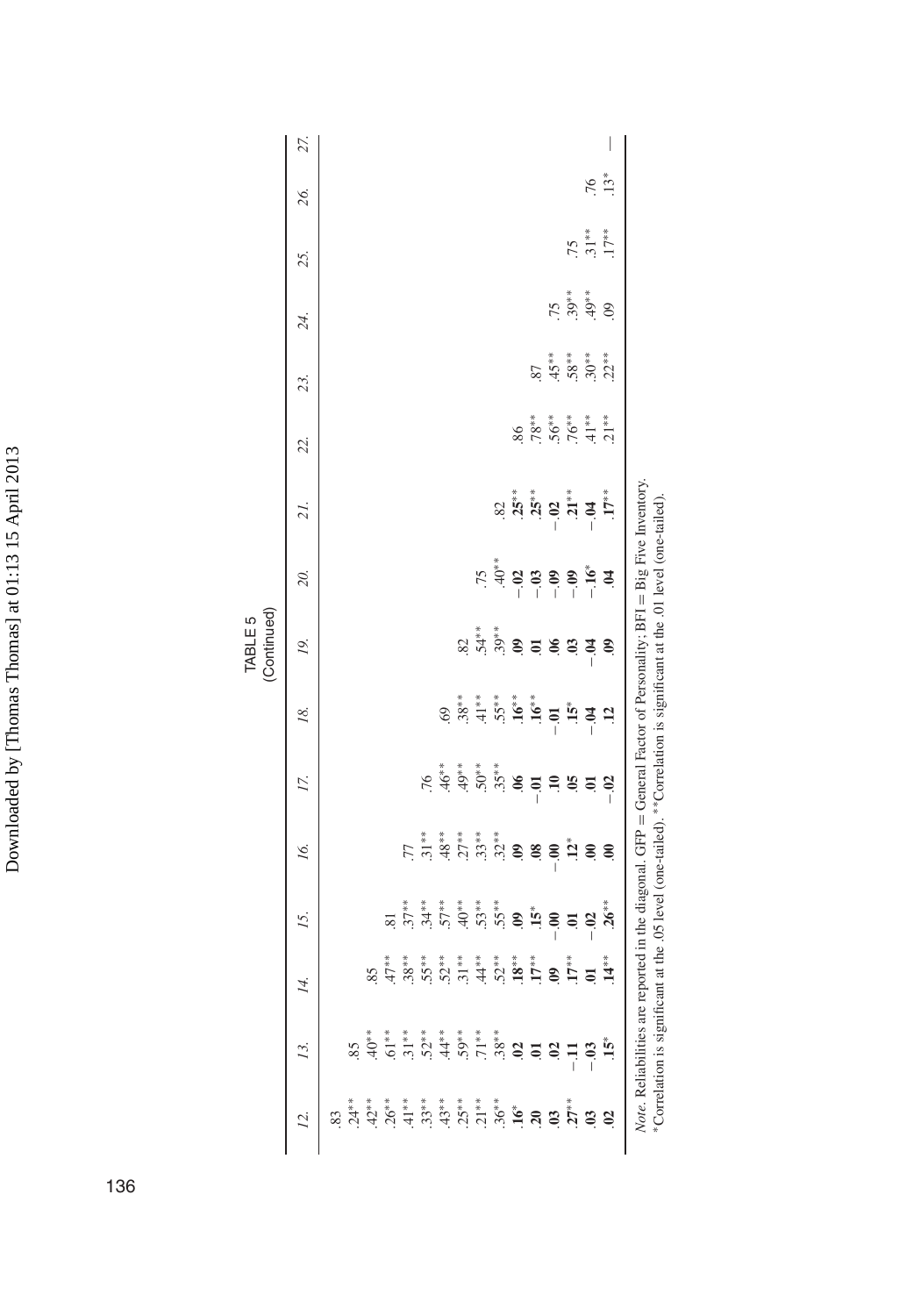## *General Job Performance*

Supervisor-rated performance was measured with nine items in a 5-point Likert scale ranging from *strongly disagree* to *strongly agree* (Ones et al., 2005). These items measure interpersonal competence, administrative competence, quality, productivity, effort, job knowledge, leadership, communication competence, and compliance*/*acceptance of authority and can be recalculated into a single score of general job performance. Ones et al. (2005) referred to this scale as a "general factor of Job Performance." The internal consistency of this scale in the present study is  $\alpha = .86$  (see Table 3).

## *Specific Sales Performance*

Supervisor-rated specific sales performance was measured with the sales job criteria as defined by the O∗NET (O∗NET, 2007) code 41-, Sales and Related. O∗NET provides a broad, widely used system for defining jobs. As the sales scope of the participants' job is broad and there is no specific O∗NET code available for selling trust services and corporate financial planning services, the broader (41-, sales-related) code was chosen. The specific O∗NET criteria were transferred into a 12-item questionnaire, rated using a 5-point Likert scale ranging from 1 (*strongly disagree*) to 5 (*strongly agree*)*.* which measures integrity, dependability, initiative, stress tolerance, persistence, attention to detail, self-control, cooperation, analytical thinking, independence, achievement*/*effort, concern for others, adaptability*/*flexibility, innovation, social orientation, and leadership. A principal components analysis was performed on the scores of the items of the O∗NET questionnaire with as criterion for factor extraction eigenvalue *>* 1, and varimax rotation. This analysis revealed four factors that accounted for 65% of the variance. The first factor subsumed the questions about initiative, persistence, independence, achievement*/*effort, and leadership. All these questions related to the vigor in striving to achieve results; therefore we labeled this factor *Achieving Sales Results*. The second factor consists mainly of cooperation, concern for others, and social orientation, which relate to the interpersonal aspects of sales. We labeled this factor *Customer Relationship Management.* The third factor comprised integrity and dependability, which relate to the operational aspects of sales; we labeled this factor *Administration.* The fourth factor subsumed stress tolerance and self-control dealing with challenges and resistance from customers during sales situations. We labeled this factor *Handling Customer Objections*. Internal consistencies in this sample ranged from  $\alpha = .87$  (Achieving Sales Results) to  $\alpha = .75$  (Customer Relationship Management).

## Determining Conceptual Predictor-Criterion Alignment

Ten SMEs were asked to align both a Big Five trait and a narrow personality trait to a narrow sales performance criterion. The SMEs ( $N = 10$ ) had received either their doctorate ( $n = 5$ ) or Master of Science degree  $(n = 5)$ , and all were industrial–organizational psychologists experienced in personality questionnaire validation research. The SMEs were given definitions for the sales performance criteria and the personality constructs and were asked to choose only one personality construct for a sales performance criterion (Campbell, 1990). Table 2 shows the outcome of this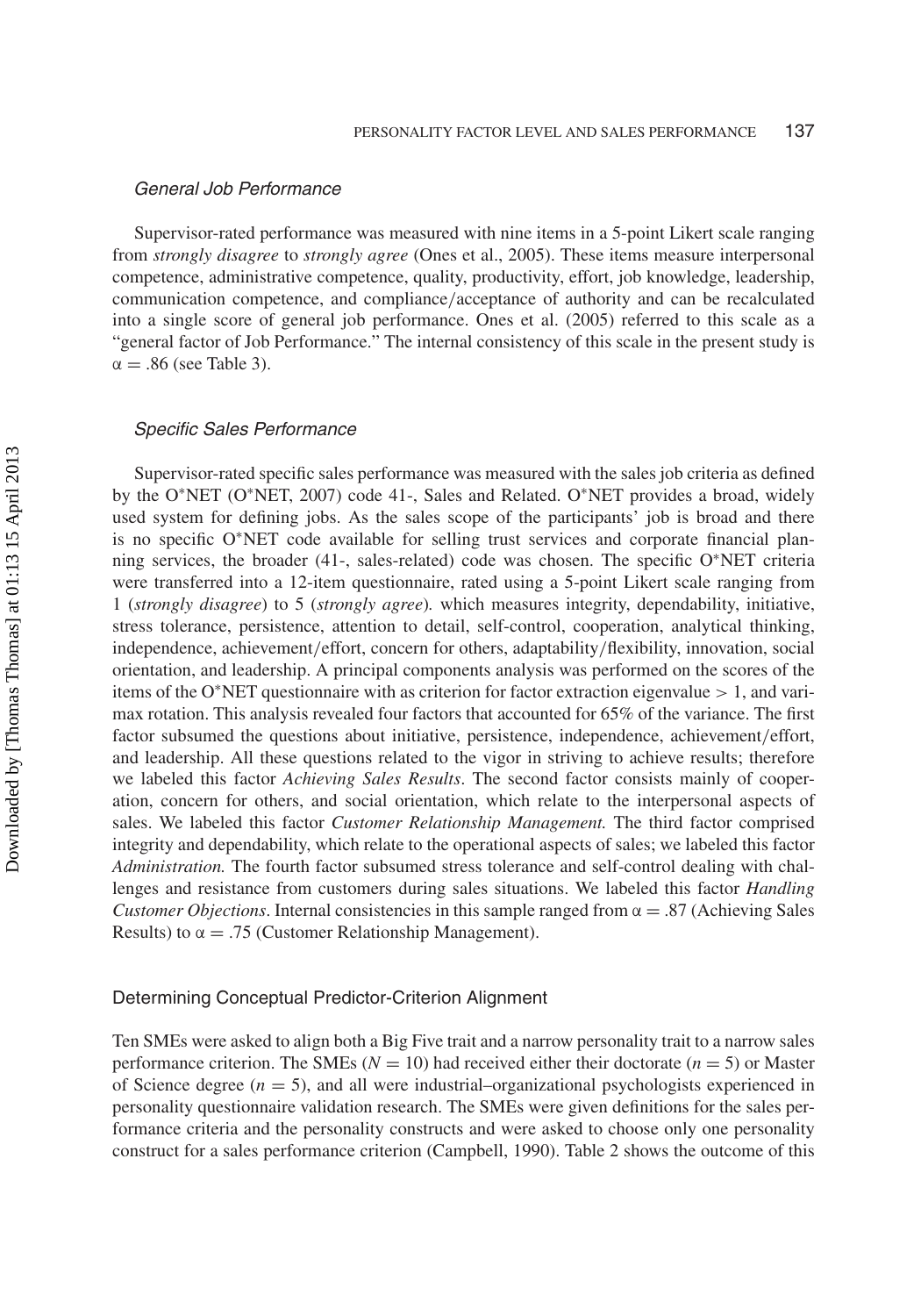#### 138 SITSER, VAN DER LINDEN, BORN

alignment strategy; criterion classification was based on the absolute level of rater agreement (i.e., 70%).

## *Objective Sales Performance*

From the supervisors we obtained data regarding the number of Total New Customers that the sales employees attained in 2009. We considered this to be a broad performance measure because in order to attain new customers an employee must perform a broad range of tasks that require numerous abilities.

#### Statistical Analyses

We used four different methods to test the hypotheses: correlations, standard regression, hierarchical regression analyses, and relative weight analysis (Johnson, 2000). Regression analyses were conducted for each of the personality levels separately to examine which of the levels leads to the highest amount of explained variance in predicting the different performance criteria. Hierarchical regression was used to determine the incremental validity of the 13 Bridge Personality traits above and beyond the Big Five factors of the BFI for each of the six performance criteria. To study the relative contribution of the personality variables within each hierarchical level (i.e., Big Five, narrow traits) we performed relative weight analyses. Unlike hierarchical regression analysis, relative weight analysis determines the relative importance of each predictor to the criterion by considering the unique contribution of each predictor plus the contribution of each predictor in combination with the other predictors (Johnson, 2000; LeBreton & Tonidandel, 2008).

# **RESULTS**

Observed correlations and descriptive statistics for the background variables, the personality predictors, and the job performance criteria are reported in Table 5.

H1 stated that the broad measure of the GFP will show its highest predictive validity for broad job performance measures and lower predictive validities for specific aspects of performance. Table 5 shows that the GFP had significant and positive correlations with the two broad performance measures, General Job Performance (*r* = .20, *p <* .01) and Total New Customers  $(r = .20, p < .05)$ . The correlations between the GFP and the specific performance measures were lower, ranging from  $r = .17$  ( $p < .01$ ) for Administration to  $r = .04$ , (*ns*) for Handling Customer Objections. To test whether the correlations between the GFP and the broad criterion measures were indeed different from the correlations with the narrow criterion measures, we conducted a series of Hotelling's*t* tests. These tests showed that the correlation between the GFP and the broad measure General Job Performance was indeed significantly higher than the correlation between the GFP and three of the four specific sales criteria. Only the GFP–Administration correlation did not significantly differ from the GFP–General Job Performance correlation (*t* = .56, *ns*). These results partly support our first hypothesis that the GFP has the highest predictive validity for broad performance measures.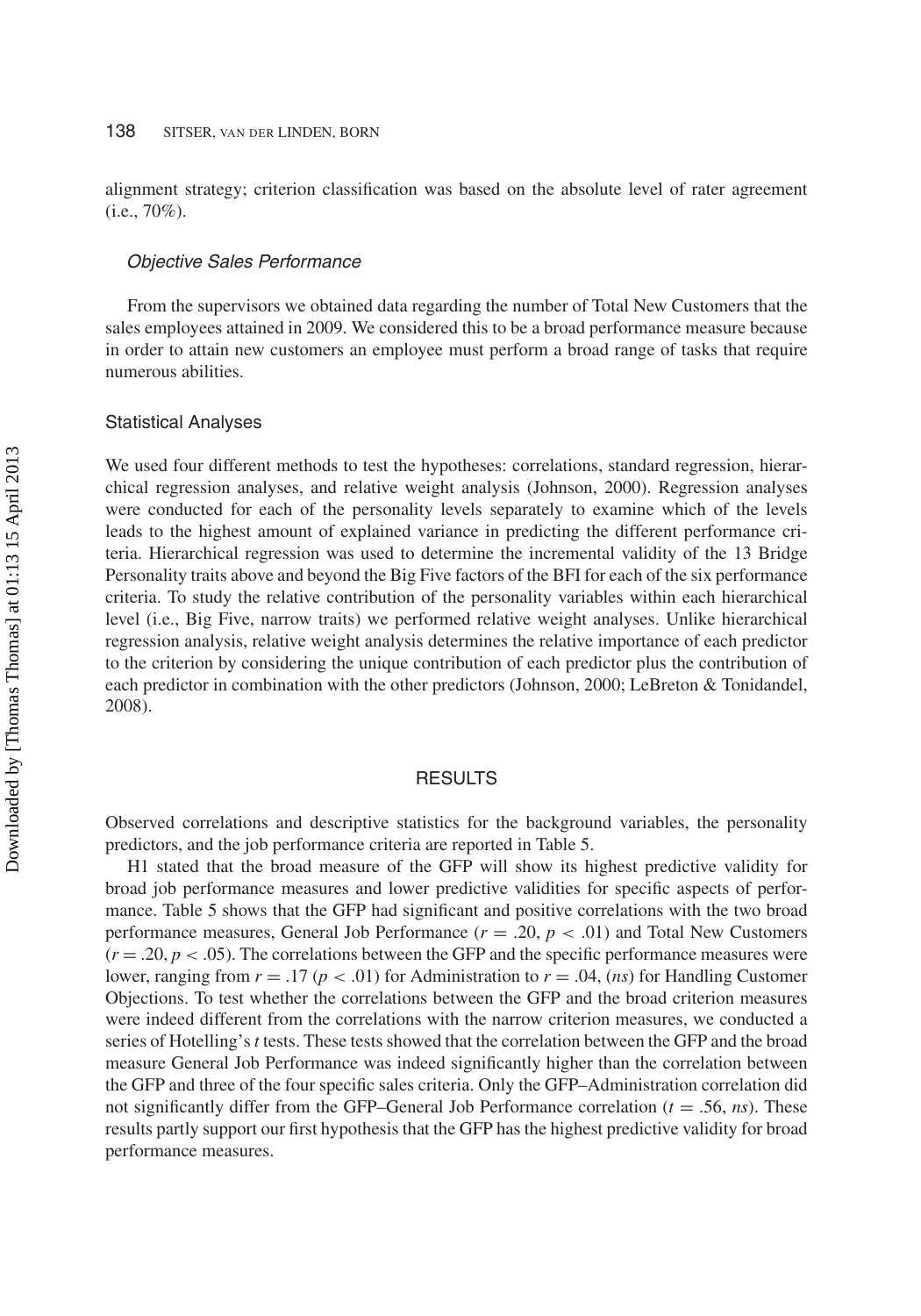H2a stated that, at the Big Five level, General Job Performance is most optimally predicted by Conscientiousness., which was confirmed: Of the Big Five factors, Conscientiousness had the highest β value (β = .18, p *<* .05) for General Job Performance, which was a significantly stronger relation ( $t = 3.45$ ,  $p < .05$ ) than the highest correlating nonaligned Big Five factor, Agreeableness  $(\beta = .08, n.s.)$ . H2b was also confirmed: Of the Big Five factors, Openness was a significantly stronger predictor ( $t = 4.18$ ,  $p < .05$ ) of Total New Customers ( $\beta = .22$ ,  $p < .01$ ) than the highest correlating nonaligned Big Five factor, Emotional Stability (β = .10, *ns*).

H3 stated that, based on the predictor-criterion alignment of the SMEs, each of the specific sales performance criteria is most optimally predicted by the Big Five factor to which it is conceptually aligned. H3a stated that Achieving Sales Results is most optimally predicted by Conscientiousness. Table 6 displays the Big Five and performance relationships. Conscientiousness indeed had the highest β value for Achieving Sales Results; however, this relation was only marginally significant (β = .13, *p* < .08). A Hotelling's *t* test showed that the Achieving Sales Results–Conscientiousness correlation indeed was significantly higher than the highest nonaligned Big Five–performance correlation (i.e., Achieving Sales Results– Openness  $t = 3.85$ ,  $p < .05$ ; see Table 7). H3b stated that Administration is most optimally predicted by Conscientiousness, which was confirmed ( $\beta = .23$ ,  $p < .01$ ). The Administration– Conscientiousness correlation differed significantly from the highest correlating nonaligned Big Five factor, Agreeableness ( $t = 3.26$ ,  $p < .05$ ).

H3c stated that Customer Relationship Management is most optimally predicted by Agreeableness. This is confirmed by the results ( $\beta = .18$ ,  $p < .05$ ). The Customer Relationship Management–Agreeableness correlation was significantly higher than the highest correlating nonaligned Big Five factor, Emotional Stability ( $t = 2.16$ ,  $p < .05$ ). H3d stated that Handling Customer Objections is most optimally predicted by Emotional Stability. This was partly confirmed by the results, as Emotional Stability had the highest β value (.16, *p <* .05). However, this was not significantly stronger  $(t = .22, ns)$  than the highest correlating nonaligned Big Five factor, Agreeableness ( $\beta = .15$ ,  $p < .05$ ).

H4a stated that, of the narrow traits, Achieving Sales Results is most optimally predicted by Proactivity, which was confirmed ( $\beta = .25$ ,  $p < .01$ ). This correlation was significantly higher than any of the other correlations between Achieving Sales Results and the narrow personality traits  $(t = 4.66, p < .05$ ; see Table 7). H4b stated that Administration is most optimally predicted by Detail Orientation. This was also confirmed by the results. Of the narrow personality traits, Detail Orientation had the strongest correlation with Administration ( $\beta = .25$ ,  $p < .01$ ), but this was only marginally significantly stronger than the correlation with the highest nonaligned narrow trait, Proactivity ( $t = 4.66$ ,  $p < .10$ ). H4c stated that Customer Relationship Management is most optimally predicted by Consideration. This was not confirmed by the results, as Stress Resistance had a higher, marginally significant relationship with Customer Relationship Management ( $\beta = .11$ , *ns*). H4d stated that Handling Customer Objections is most optimally predicted by Consideration. This result was confirmed by the results ( $\beta = .20$ ,  $p < .05$ ). The Handling Customer Objections– Consideration relation was significantly different from the highest correlating nonaligned narrow personality trait, Networking ( $t = 2.48$ ,  $p < .05$ ).

H5a stated that the conceptually aligned broad personality traits showed higher predictive validity for their conceptually aligned broad job performance criteria than for their specific performance criteria. This hypothesis was rejected because the predictive validity of Conscientiousness was significantly higher ( $t = 4.45$ ,  $p < .05$ ) for Administration (β = .23,  $p < .01$ , rw = 57. 9%)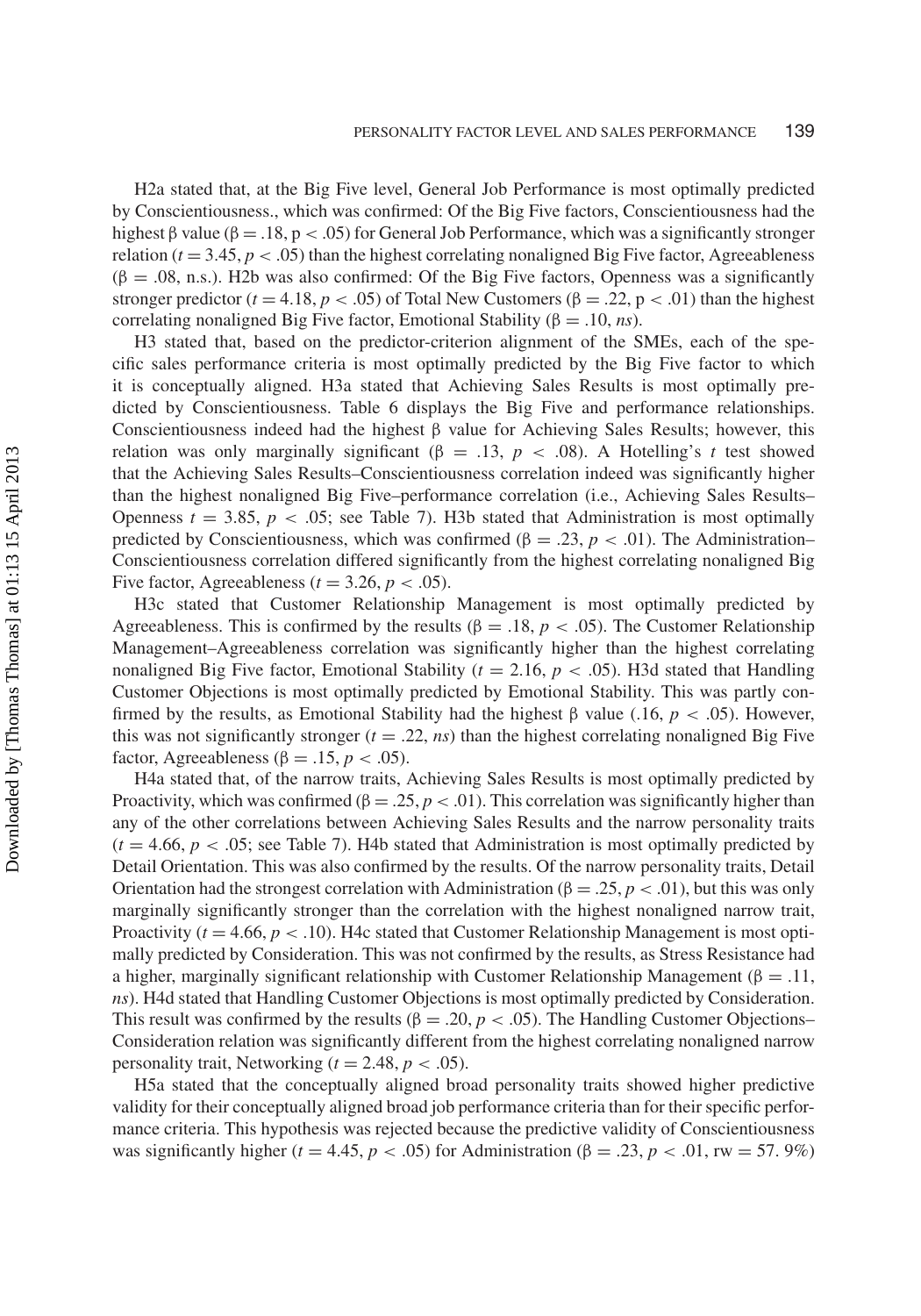| ֕<br>į<br>ı<br>֚<br>١<br>ׇ֠<br>֚֕֡ |
|------------------------------------|
| ֺ֚֚<br>֚֕֡<br>١                    |
| ī<br>۱<br>l                        |
| ī<br>Ï<br>Í<br>I.                  |
| ļ<br>ׇ֚<br>I                       |

| うしょう<br>I<br>$\begin{array}{c} \hline \end{array}$<br>1<br>I | )<br>)<br>)<br>i<br>l<br>i<br>l<br>ĺ<br>I<br>$\frac{1}{2}$<br>:<br>I<br>$\vdots$<br>١<br>i<br>í<br>ı |
|--------------------------------------------------------------|------------------------------------------------------------------------------------------------------|
|--------------------------------------------------------------|------------------------------------------------------------------------------------------------------|

|                                                                                                                                                    |               | GJP      |             |                 | ASR                            |               |                                                                                                   | CRM                                                 |             |                                                                                                                                                                                                                                                 | ADMIN                                                                      |                |                                                                                                                       | HCO                                                                                                      |         |                                                         | <b>TNC</b>                                                                     |                |
|----------------------------------------------------------------------------------------------------------------------------------------------------|---------------|----------|-------------|-----------------|--------------------------------|---------------|---------------------------------------------------------------------------------------------------|-----------------------------------------------------|-------------|-------------------------------------------------------------------------------------------------------------------------------------------------------------------------------------------------------------------------------------------------|----------------------------------------------------------------------------|----------------|-----------------------------------------------------------------------------------------------------------------------|----------------------------------------------------------------------------------------------------------|---------|---------------------------------------------------------|--------------------------------------------------------------------------------|----------------|
| Variables                                                                                                                                          | ≏             | ξ        | R2          | $\infty$        | ξ                              | $R^2$         | $\circ$                                                                                           | ξ                                                   | $R^2$       | $\infty$                                                                                                                                                                                                                                        | ξ                                                                          | R <sub>2</sub> | $\infty$                                                                                                              | ξ                                                                                                        | $R^2$   | $\infty$                                                | K                                                                              | $R^2$          |
| GFP                                                                                                                                                | $20^{**}$     |          | $04*$       | $\ddot{1}4$     |                                | $\mathcal{O}$ |                                                                                                   |                                                     | 5           | $.17***$                                                                                                                                                                                                                                        |                                                                            | $\infty$       | ੜੰ                                                                                                                    |                                                                                                          | $\odot$ | $.20**$                                                 |                                                                                | $\overline{5}$ |
| <b>Big Five Factors</b>                                                                                                                            |               |          | $\tilde{C}$ |                 |                                | $6*$          |                                                                                                   |                                                     | 65          |                                                                                                                                                                                                                                                 |                                                                            | $\tilde{C}^*$  |                                                                                                                       |                                                                                                          | $6^*$   |                                                         |                                                                                | $10*$          |
| Openness                                                                                                                                           |               | 4.9%     |             | $\sim$          |                                |               | $-0.02$                                                                                           |                                                     |             |                                                                                                                                                                                                                                                 |                                                                            |                |                                                                                                                       |                                                                                                          |         |                                                         | 47.6%                                                                          |                |
| Conscientiousness                                                                                                                                  | $.18*$        | 43.3%    |             | $\frac{13}{10}$ | 9.6%<br>41.7%<br>36.2%<br>3.8% |               | $-10$                                                                                             | $3.5\%$<br>$7.3\%$<br>$5.2\%$<br>$5.2\%$<br>$5.8\%$ |             | $\frac{05}{23}$<br>$-02$                                                                                                                                                                                                                        | $7.3\%$<br>$57.9\%$<br>$6.6\%$<br>$30.4\%$<br>$3.9\%$                      |                | $\begin{array}{c}\n\overrightarrow{C} \\ \overrightarrow{C} \\ \overrightarrow{C} \\ \overrightarrow{C}\n\end{array}$ | $0.9\%$<br>7.7%                                                                                          |         | $.22**$<br>06                                           |                                                                                |                |
| Extraversion                                                                                                                                       |               | 19.7%    |             |                 |                                |               | $\Xi$                                                                                             |                                                     |             |                                                                                                                                                                                                                                                 |                                                                            |                |                                                                                                                       |                                                                                                          |         | $07$                                                    | 7.0%<br>5.5%<br>15.5%                                                          |                |
| Agreeableness                                                                                                                                      |               | 19.3%    |             | 08              |                                |               | $.18*$                                                                                            |                                                     |             | $\odot$                                                                                                                                                                                                                                         |                                                                            |                | $.16*$                                                                                                                | 25.2%<br>37.9%<br>20.3%                                                                                  |         | $-14$                                                   |                                                                                |                |
| Emotional Stability                                                                                                                                |               | 12.0%    |             | 03              | 4.3%                           |               | 60.                                                                                               |                                                     |             | $-0.5$                                                                                                                                                                                                                                          |                                                                            |                | $\ddot{15}$                                                                                                           |                                                                                                          |         | $\ddot{=}$                                              | 10.4%                                                                          |                |
| Narrow facets                                                                                                                                      |               |          | $11**$      |                 |                                | $13**$        |                                                                                                   |                                                     | <b>CO</b> . |                                                                                                                                                                                                                                                 |                                                                            | $16**$         |                                                                                                                       |                                                                                                          | $08*$   |                                                         |                                                                                | $14**$         |
| Creativity                                                                                                                                         |               | $3.2\%$  |             |                 |                                |               |                                                                                                   |                                                     |             |                                                                                                                                                                                                                                                 |                                                                            |                | $-0.5$                                                                                                                |                                                                                                          |         |                                                         |                                                                                |                |
| Entrepreneurial Focus                                                                                                                              |               | $2.4\%$  |             |                 | $2.8\%$ 14.8%                  |               |                                                                                                   |                                                     |             | $\frac{6}{10}$                                                                                                                                                                                                                                  | $4.4\%$<br>10.1%                                                           |                | Ę                                                                                                                     |                                                                                                          |         |                                                         |                                                                                |                |
| Proactivity                                                                                                                                        |               | 27.7%    |             |                 |                                |               | $\frac{3}{2}$ $\frac{3}{2}$ $\frac{3}{2}$ $\frac{3}{2}$ $\frac{3}{2}$ $\frac{3}{2}$ $\frac{3}{2}$ |                                                     |             | $.18*$                                                                                                                                                                                                                                          | $\begin{array}{l} 12.8\% \\ 5.0\% \\ 2.9\% \\ 2.9\% \\ 10.4\% \end{array}$ |                |                                                                                                                       | 4 2 3 3 4 4 5 6 7 7 8 70 7<br>2 3 7 7 7 7 7 7 7 7 7 7 7 7 7 7 7 7 7<br>2 8 7 8 7 8 7 8 7 8 7 8 7 8 7 8 7 |         | $\frac{1}{2}$ $\frac{1}{2}$ $\frac{1}{2}$ $\frac{1}{2}$ | 8<br>8 8 8 8 8 8 8 8 8 8 8 8 8 8 8<br><u>6 9</u> 8 9 8 8 8 8 8 8 8 8 8 8 8 8 8 |                |
| Achievement Motivation                                                                                                                             | $\mathcal{L}$ | 6.4%     |             |                 | 27.3%<br>17.0%<br>2.4%         |               |                                                                                                   |                                                     |             |                                                                                                                                                                                                                                                 |                                                                            |                | $60 - 60$                                                                                                             |                                                                                                          |         |                                                         |                                                                                |                |
| Detail Orientation                                                                                                                                 |               | 7.7%     |             |                 |                                |               | $-0.03$                                                                                           |                                                     |             |                                                                                                                                                                                                                                                 |                                                                            |                |                                                                                                                       |                                                                                                          |         | $rac{6}{3}$                                             |                                                                                |                |
| Planfulness                                                                                                                                        |               | 10.2%    |             |                 | $1.5\%$                        |               | $-0.00$                                                                                           |                                                     |             | $3\frac{3}{7}$<br>$\frac{3}{7}$<br>$\frac{3}{7}$<br>$\frac{4}{7}$<br>$\frac{5}{7}$<br>$\frac{4}{7}$<br>$\frac{3}{7}$<br>$\frac{6}{7}$<br>$\frac{6}{7}$<br>$\frac{1}{7}$<br>$\frac{3}{7}$<br>$\frac{6}{7}$<br>$\frac{1}{7}$<br>$\frac{1}{7}$<br> |                                                                            |                | $\frac{5}{9}$ $\frac{3}{9}$ $\frac{3}{9}$ $\frac{3}{9}$ $\frac{3}{9}$ $\frac{3}{9}$                                   |                                                                                                          |         |                                                         |                                                                                |                |
| Focus on Networking                                                                                                                                |               | 10.7%    |             |                 |                                |               | 60                                                                                                |                                                     |             |                                                                                                                                                                                                                                                 |                                                                            |                |                                                                                                                       |                                                                                                          |         | $\ddot{\text{O}}$ : $\ddot{1}$                          |                                                                                |                |
| Social Boldness                                                                                                                                    |               | 8.0%     |             |                 | $9.7\%$ 5.8%                   |               | $-31**$                                                                                           |                                                     |             |                                                                                                                                                                                                                                                 |                                                                            |                |                                                                                                                       |                                                                                                          |         | $-23$ *                                                 |                                                                                |                |
| Social Focus                                                                                                                                       |               | 4.3%     |             |                 | 1.4%                           |               | $08$                                                                                              |                                                     |             |                                                                                                                                                                                                                                                 | $7.2%$<br>$2.2%$<br>$1.6%$                                                 |                |                                                                                                                       |                                                                                                          |         |                                                         |                                                                                |                |
| Consideration                                                                                                                                      |               | $1.9\%$  |             |                 | $9.8\%$                        |               |                                                                                                   | $6.2%$<br>$6.7%$<br>$11.6%$                         |             |                                                                                                                                                                                                                                                 |                                                                            |                |                                                                                                                       |                                                                                                          |         | 06                                                      |                                                                                |                |
| Helpfulness                                                                                                                                        |               | 4.9%     |             |                 | 1.6%                           |               | 3.89                                                                                              |                                                     |             | $\rm O$                                                                                                                                                                                                                                         | $3.0\%$                                                                    |                | $-0.08$                                                                                                               |                                                                                                          |         | $\ddot{5}$                                              |                                                                                |                |
| <b>Stress Resistance</b>                                                                                                                           |               | $10.8\%$ |             |                 | 9.9%                           |               |                                                                                                   | $14.3\%$<br>9.0%                                    |             | $\Xi$                                                                                                                                                                                                                                           | 7.9%                                                                       |                | $\odot$                                                                                                               |                                                                                                          |         | $\frac{12}{14}$                                         |                                                                                |                |
| Positivity                                                                                                                                         |               | 1.7%     |             | $-0.4$          | 3.2%                           |               | $\frac{8}{2}$                                                                                     |                                                     |             | S.                                                                                                                                                                                                                                              | 9.1%                                                                       |                | $\overline{c}$                                                                                                        |                                                                                                          |         |                                                         |                                                                                |                |
| Note. GJP = General Job Performance; ASR = Achieving Sales Results; CRM = Customer Relationship Management; ADMIN = Administration; HCO = Handling |               |          |             |                 |                                |               |                                                                                                   |                                                     |             |                                                                                                                                                                                                                                                 |                                                                            |                |                                                                                                                       |                                                                                                          |         |                                                         |                                                                                |                |

Customer Objections; TNC = Total New Customers; GFP = General Factor of Personality.<br>
\*Correlation is significant at the .05 level (one-tailed). \*\*Correlation is significant at the .01 level (one-tailed). ∗Correlation is significant at the .05 level (one-tailed). ∗∗Correlation is significant at the .01 level (one-tailed). Customer Objections; TNC = Total New Customers; GFP = General Factor of Personality.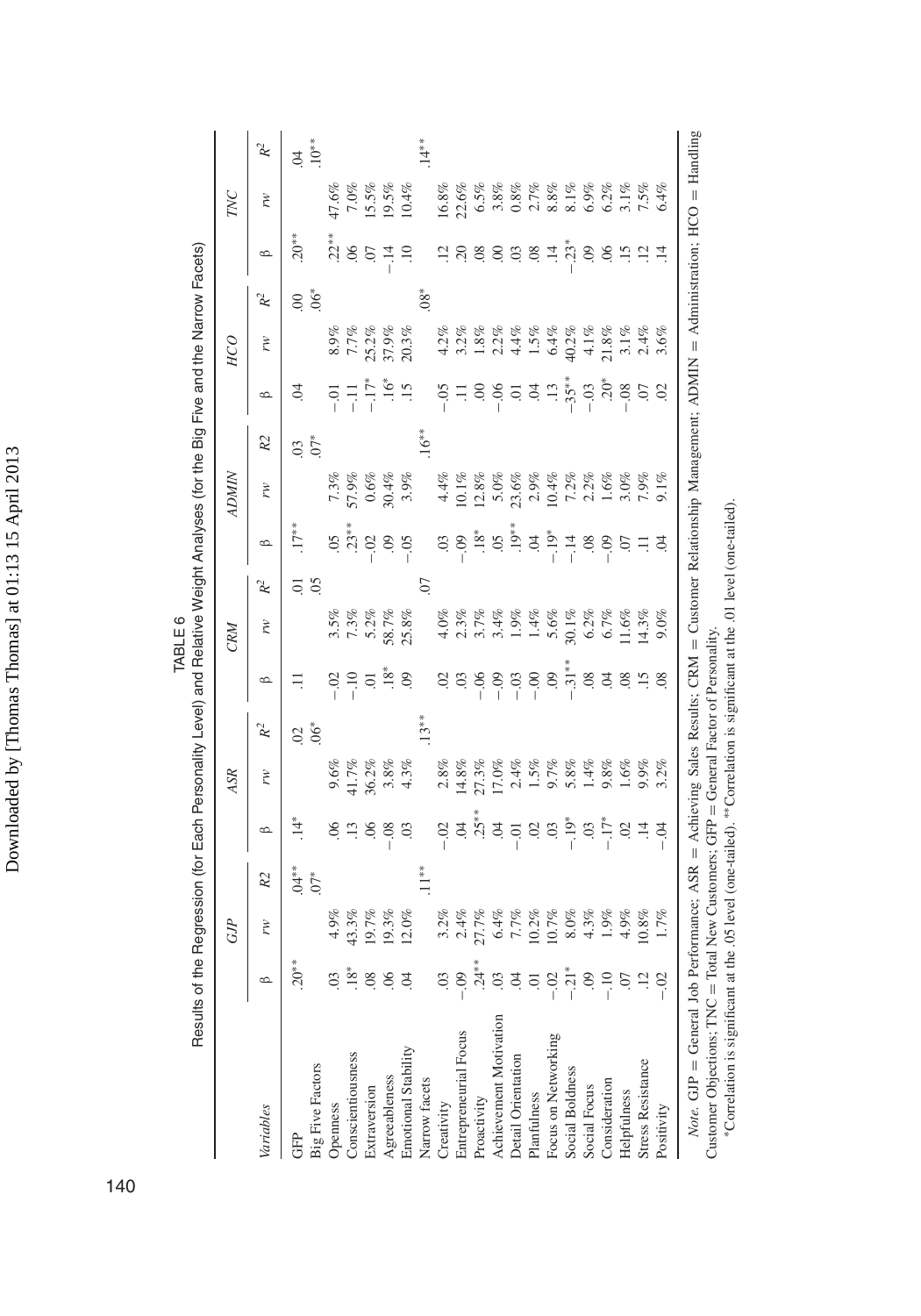|                   | Criterion                               | Predictor        |                            |                  |          |              |
|-------------------|-----------------------------------------|------------------|----------------------------|------------------|----------|--------------|
| <i>Hypothesis</i> | Job Performance                         | <b>Bandwidth</b> | Personality Trait          | <b>Bandwidth</b> | β        | Hoteling's t |
| 5a                | <b>Achieving Sales Results</b>          | Narrow           | Conscientiousness          | <b>Broad</b>     | .13      | $3.85*$      |
| 5b                | Administration                          | Narrow           | Conscientiousness          | <b>Broad</b>     | $.23*$   | $3.26*$      |
| 5c                | <b>Customer Relationship Management</b> | Narrow           | Agreeableness              | <b>Broad</b>     | $.18*$   | $2.16*$      |
| 5d                | <b>Handling Customer Objections</b>     | Narrow           | <b>Emotional Stability</b> | <b>Broad</b>     | .15      | ns           |
| 6a                | <b>Achieving Sales Results</b>          | Narrow           | Proactivity                | Narrow           | $.25***$ | $4.66*$      |
| 6b.               | Administration                          | Narrow           | Detail Orientation         | Narrow           | $.19***$ | $n_{\rm S}$  |
| 6с                | <b>Customer Relationship Management</b> | Narrow           | Consideration              | Narrow           | .04      | $n_{\rm S}$  |
| 6d                | <b>Handling Customer Objections</b>     | Narrow           | <b>Stress Resistance</b>   | Narrow           | $.20*$   | $2.48*$      |

TABLE 7 Alignment of the Broad and Narrow Personality Traits With the Specific Sales Performance Criteria by the Subject Matter Experts, the β Values, and the Hoteling's *t* Values

*Note.* Hoteling's *t* values are calculated by testing the significant difference between the relation of the sales performance criteria with the aligned personality traits and the highest correlation nonaligned personality trait.

∗Correlation is significant at the .05 level (one-tailed). ∗∗Correlation is significant at the .01 level (one-tailed).

than for General Job Performance ( $\beta = .18$ ,  $p < .05$ , rw = 43. 3%). On the other hand, H5a was confirmed for Openness, which showed its only predictive validity for the broad performance measure Total New Customers ( $\beta = .22$ ,  $p < .05$ , rw = 47, 6%). This validity was significantly higher ( $t = 5.66$ ,  $p < .05$ ) than the validity of the second strongest relationship with a specific sales performance criterion, Achieving Sales Results ( $\beta = .06$ , *ns*).

H6 stated that the conceptually aligned narrow personality traits show higher predictive validity for their conceptually aligned specific job performance criteria than for the broad performance criteria. Proactivity was a significant predictor for Achieving Sales Results ( $\beta = .25$ ,  $p < .01$ ), which was in line with expectations. Contrary to our expectations, however, Proactivity displayed about the same predictive value for General Job Performance  $(\beta = .24, p < .01)$ . Thus, Proactivity turned out to be a predictor of different levels of performance measures. Detail Orientation was a significant predictor for the aligned specific sales performance criterion Administration  $(\beta = .19, p < .01, rw = 29.1\%)$ , but not for any of the other broader performance indicators. Consideration was a significant predictor for Handling Customer Objections but not for any of the broad performance criteria. Thus, two of the four narrow personality traits particularly showed predictive validity for conceptually aligned specific job performance criteria but not for other criteria. Therefore, H6 was only partly confirmed.

We also considered it informative to examine the incremental validities of the aligned narrow personality traits above and beyond the Big Five factors (Table 8) and the partial correlations between the Big Five factors and the performance criteria while controlling for the GFP (Table 9). These tests are based on the assumption that the scores on lower order measures of personality, by definition, are partly due to the influence of higher order factors. After controlling for the Big Five factors, we found that Proactivity remained a significant predictor for Achieving Sales Results  $(β = .28, p < .01)$  and Detail Orientation remained a significant predictor for Administration  $(\beta = .24, p < .01)$ . However, beyond the Big Five, Consideration no longer emerged as a significant predictor of Handling Customer Objections. After controlling for the GFP, the partial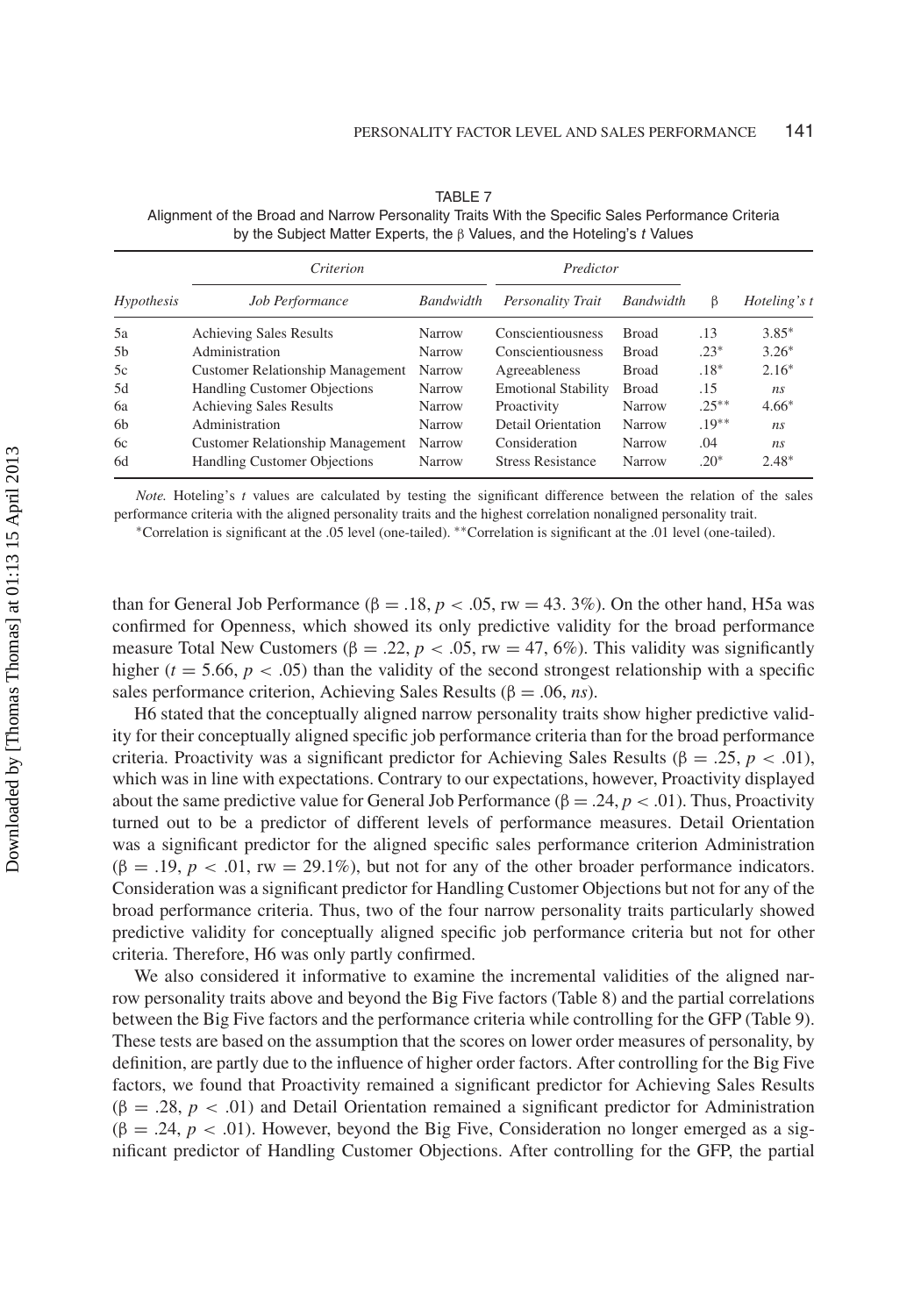#### TABLE 8

Incremental Predictive Validity of the 13 Bridge Personality Facets Above and Beyond the Big Five Scales From the Big Five Inventory (BFI) for General Job Performance (GJP), Achieving Sales Results (ASR), Customer Relationship Management (CRM), Administration (ADMIN), Handling Customer Objections (HCO) and Total New Customers (TNC)

|     |                                 | GJP        | ASR        | <b>CRM</b> | <b>ADMIN</b> | <b>HCO</b> | <b>TNC</b> |  |
|-----|---------------------------------|------------|------------|------------|--------------|------------|------------|--|
|     |                                 | <b>BFI</b> | <b>BFI</b> | <b>BFI</b> | <b>BFI</b>   | <b>BFI</b> | BFI        |  |
|     | <b>Big Five Factor</b>          |            |            |            |              |            |            |  |
| 1.  | <b>Openness</b>                 | .02        | .07        | $-.05$     | .04          | $-.03$     | $.20*$     |  |
| 2.  | Conscientiousness               | $.16*$     | .13        | $-.13$     | $.21***$     | $-.10$     | .07        |  |
| 3.  | Extraversion                    | .09        | .08        | $-.01$     | $-.04$       | $-.17*$    | .05        |  |
| 4.  | Agreeableness                   | .09        | $-.05$     | $.19*$     | .10          | $.15*$     | $-.11$     |  |
| 5.  | <b>Emotional Stability</b>      | .01        | $-.03$     | $-.10$     | .01          | $.16*$     | .12        |  |
|     | <b>Bridge Personality Trait</b> |            |            |            |              |            |            |  |
| 1.  | Creativity                      | .12        | .04        | .07        | .15          | $-.04$     | .19        |  |
| 2.  | <b>Entrepreneurial Focus</b>    | $-.06$     | .07        | .07        | $-.08$       | .13        | .17        |  |
| 3.  | Proactivity                     | $.22*$     | $.28**$    | $-.04$     | $.17*$       | .04        | .03        |  |
| 4.  | <b>Achievement Motivation</b>   | .06        | .08        | $-.01$     | .05          | $-.03$     | $-.04$     |  |
| 5.  | Detail Orientation              | .07        | .05        |            | $.24***$     | .10        | $-.02$     |  |
| 6.  | Planfulness                     | .06        | .11        | .11        | .07          | $.17*$     | $-.10$     |  |
| 7.  | Focus on Networking             | $-.03$     | .01        | .07        | $-.27**$     | .16        | .14        |  |
| 8.  | Social Boldness                 | $-.34***$  | $-.35***$  | $-.43**$   | $-.24*$      | $-.39**$   | $-.34**$   |  |
| 9.  | Social Focus                    | $-.01$     | $-.09$     | .04        | .04          | $-.04$     | .11        |  |
| 10. | Consideration                   | $-.09$     | $-.15$     | .00        | $-.15$       | .13        | .07        |  |
| 11. | Helpfulness                     | .07        | .02        | .07        | .04          | $-.13$     | $-.12$     |  |
| 12. | <b>Stress Resistance</b>        | .04        | .06        | .04        | .09          | $-.01$     | .03        |  |
| 13. | Positivity                      | $-0.1$     | $-.15$     | .05        | $-.07$       | $-.09$     | $-.24*$    |  |
|     |                                 |            |            |            |              |            |            |  |

∗Correlation is significant at the .05 level (one-tailed). ∗∗Correlation is significant at the .01 level (one-tailed).

TABLE 9 Partial Correlations Between the Big Five Personality Scales and the Performance Criteria (Corrected for the General Factor of Personality)

|    | <b>Big Five Factor</b>     | GJP    | ASR    | <i>CRM</i> | <b>ADMIN</b> | HCO     | TNC      |
|----|----------------------------|--------|--------|------------|--------------|---------|----------|
|    | <b>Openness</b>            | $-.03$ | .06    | $-.03$     | $-.01$       | $-.07$  | $.21***$ |
| 2. | Conscientiousness          | .12    | .04    | $-.09$     | $.20**$      | $-.06$  | $-.02$   |
| 3. | Extraversion               | .07    | .06    | $-.03$     | .11          | $-.19$  | .09      |
| 4. | Agreeableness              | .05    | $-.10$ | .14        | .10          | $.18**$ | $-.18$   |
| 5. | <b>Emotional Stability</b> | .13    | .08    | $-.06$     | .10          | $-.14$  | .05      |
|    |                            |        |        |            |              |         |          |

*Note.*  $GJP =$  General Job Performance;  $ASR =$  Achieving Sales Results;  $CRM =$  Customer Relationship Management; ADMIN = Administration; HCO = Handling Customer Objections; TNC = Total New Customers.

∗Correlation is significant at the .05 level (one-tailed). ∗∗Correlation is significant at the .01 level (one-tailed).

correlation between Conscientiousness and General Job Performance (*r* = .12, *ns*) was no longer significant. Conscientiousness remained significantly correlated with Administration (*r* = .20,  $p < .05$ ), and Agreeableness remained correlated with Handling Client Objections ( $r = .18$ ,  $p \lt 0.05$ , and Openness with Total New Clients ( $r = 0.21$ ,  $p \lt 0.05$ ). Thus, it appears that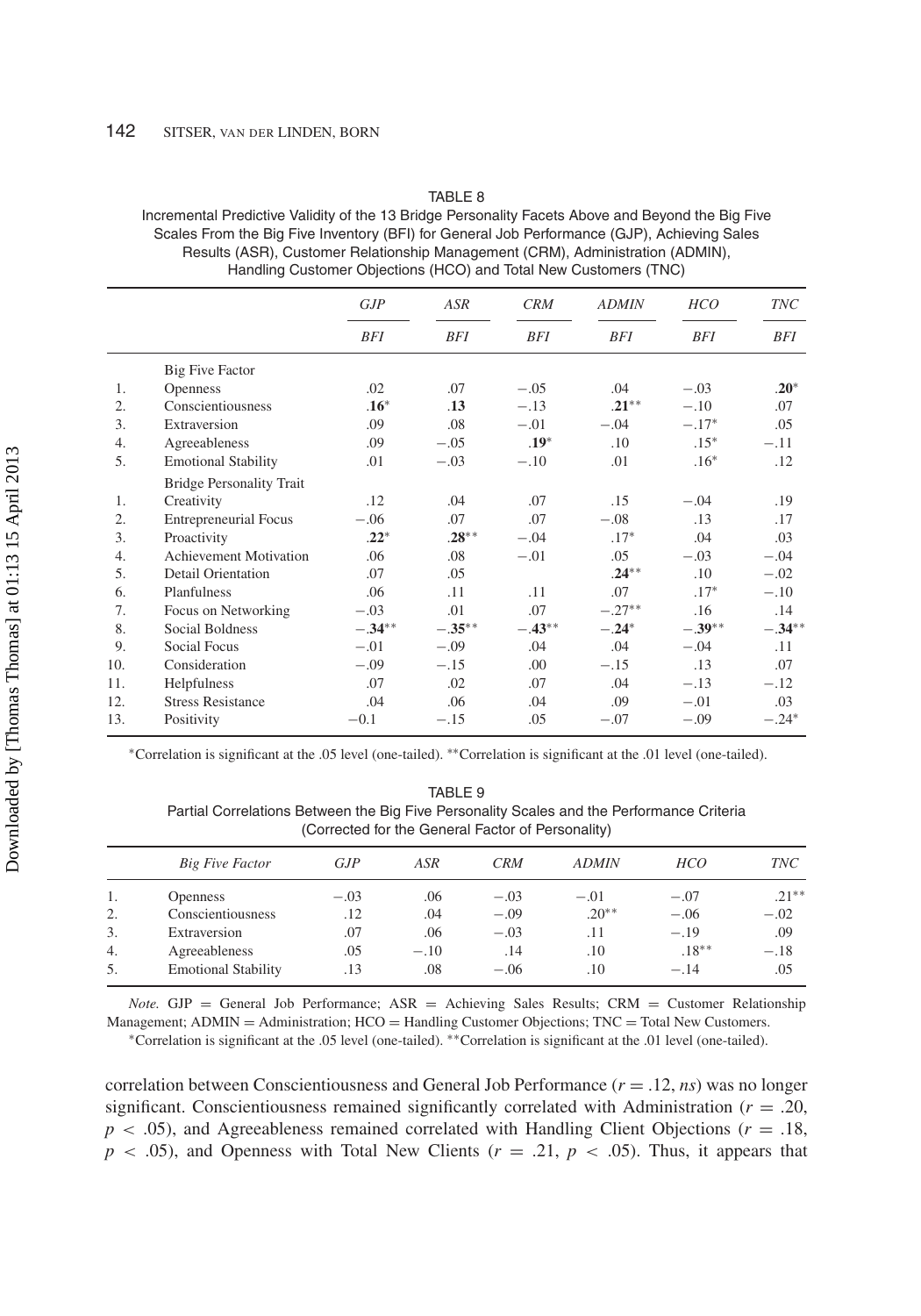several specific Big Five factors remain significant predictors beyond the GFP mainly when their overlap with the behavior in the criterion is large, as, for example, in Conscientiousness and administrative behavior, which both imply working carefully.

## **DISCUSSION**

This study examined the predictive validities of three levels of personality measures on two levels of job performance criteria. *Both* the personality predictors and the job performance criteria were organized from broad to specific. In doing so, we extended previous research on personality bandwidth by examining predictors as well as criterion measures on different levels of specificity and broadness (Cronbach & Gleser, 1965; Ones & Viswesvaran, 1996). This approach yielded significant results for both the broadest personality factor (GFP), the Big Five factors, and the narrow personality traits.

## The Use of the GFP as a Predictor of Performance in Sales Jobs

In the literature there is a debate about the theoretical and practical value of the GFP. Some researchers have suggested that this construct is a substantive one (Musek, 2007; Rushton & Irwing, 2011; Van der Linden, Scholte, et al., 2010; Van der Linden, Te Nijenhuis, et al., 2010), whereas others have argued that it mainly reflects methodological or statistical artifact (Anusic et al., 2009; Ashton et al., 2009; R. De Vries, 2011). Many issues regarding this construct still have to be resolved. Nevertheless, although the debate is ongoing, we found it useful to examine whether a GFP was present in our data set and whether it was related to the outcome variables. The results showed that there indeed was a relatively large general factor explaining almost half of the variance in the Big Five and on which each of the Big Five dimensions showed considerable factor loadings that were in line with theory. Moreover, the GFP in this study was rather effective at predicting the two broadest performance measures, namely, General Job Performance and Total New Customers. In fact, for predicting Total New Customers, an objective job performance measure, the GFP outperformed most of the Big Five factors and all of the narrow personality traits. This would indicate that sales employees who are "altruistic, emotionally stable, agreeable, conscientious, extraverted, and intellectually open, with high levels of well-being, satisfaction with life, self-esteem and emotional intelligence" (Musek, 2007, p. 125) are better able to attain new customers. This is in line with previous claims that individuals who score high on the GFP have a social advantage. For example, Van der Linden, Scholte, et al. (2010) found that high GFP adolescents were perceived to be more likeable and more popular by peers. A similar social advantage may have also helped the sales employees to bring in more new customers.

Van der Linden, Te Nijenhuis, et al. (2010) have already shown that the GFP may be an effective predictor of performance in a range of jobs, yet the current study shows that the GFP is also a useful predictor of sales results. This finding may have implications for the use of personality questionnaires in selecting sales employees, as sales results are often considered to be an important part of sales performance. As Ones and Viswesvaran (1996) suggested, the complexity or dimensionality of a predictor should match the dimensionality of the criterion to optimize accuracy in prediction. If the goal is to focus on overall performance and to select sales employees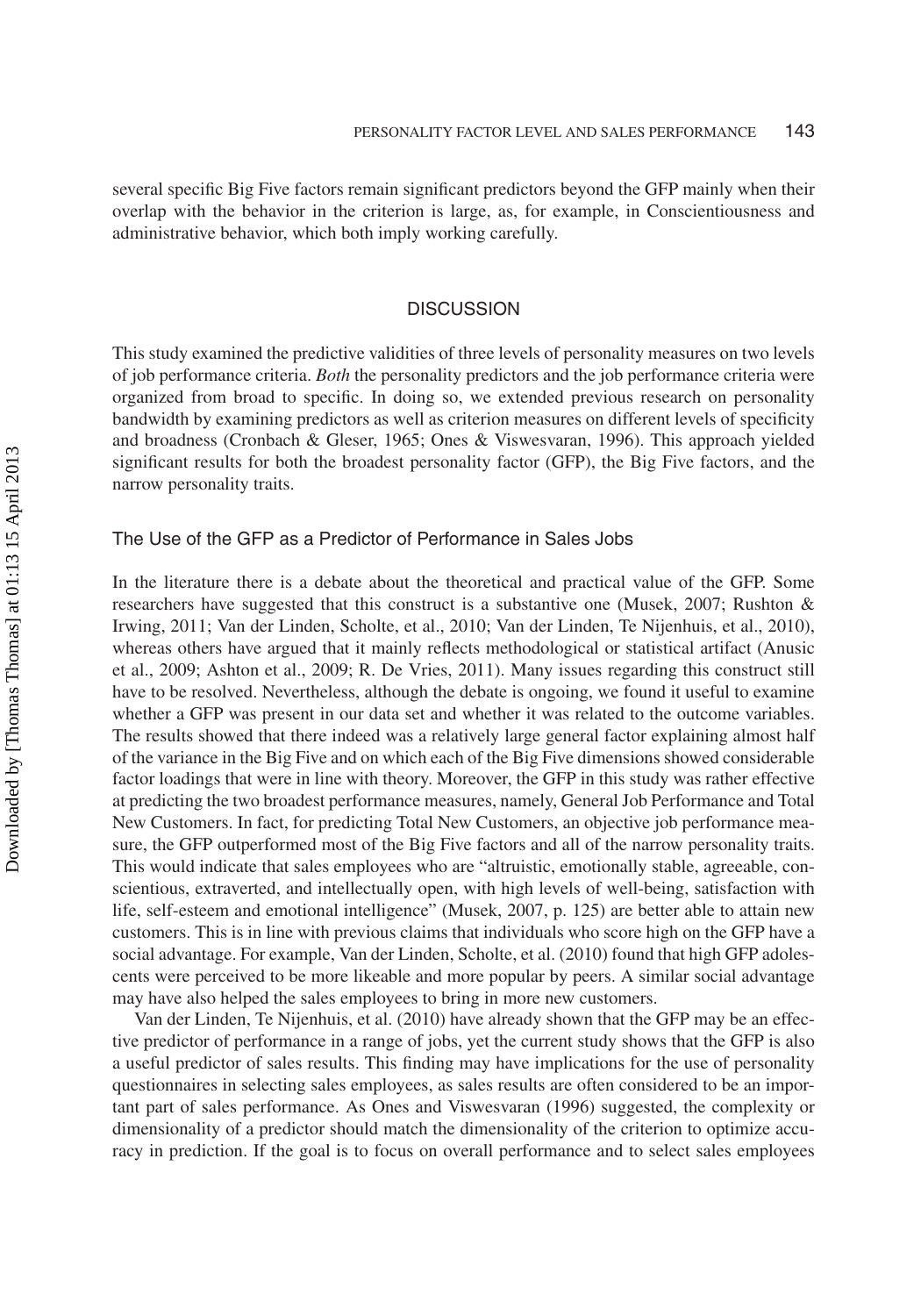#### 144 SITSER, VAN DER LINDEN, BORN

who attain more customers and perform well on other important job aspects (e.g., supervisor ratings), using only the Big Five factors may not generate the optimal result; calculating a GFP score in a personality report might be considered.

Overall, the GFP was a good and significant predictor of General Job Performance. However, when predicting narrow performance measures its predictive validity was somewhat lower than that of narrow traits like Proactivity and Social Boldness. The benefit of using the GFP to predict sales performance, however, becomes visible in its consistency as the only valid predictor of *both* the sales performance ratings by supervisors and the sales results obtained from objective data. Those involved in sales employee selection may therefore benefit from using a GFP score if their goal is to predict ratings *and* results.

## The Use of Big Five Factors as Predictors of Performance in Sales Jobs

Of the Big Five factors, supervisor-rated General Job Performance was most effectively predicted by Conscientiousness, which is in line with many previous studies (e.g., Barrick & Mount, 1991). However, in the present study the number of new customers attained was best predicted by Openness. This latter finding fits with earlier results from Furnham and Fudge (2008). They found that Openness predicted sales target achievement (consisting of the number of new customers) for sales employees in the fitness industry. However, our finding was not fully in line with an earlier meta-analytic finding by Vinchur et al. (1998), who found Conscientiousness to be the best predictor of performance ratings and an objective sales criterion, whereas Openness was not a significant predictor. A possible reason for this may be that in a meta-analysis, data from different studies are cumulated. Such studies use different questionnaires to measure the Big Five factors and use different criteria measures to tap into the same construct (i.e., sales performance). R. Hogan (2005) suggested that this technique of averaging personality and performance scores may hide meaningful true relations between personality factors and performance criteria in a specific job. In our study, which used one personality questionnaire to measure Conscientiousness and Openness and measured one objective sales criterion (Total New Customers), Openness clearly outperformed Conscientiousness as a predictor of objective sales results.

Two of the Big Five factors showed their highest criterion-related validity for the sales performance criteria to which they were conceptually aligned according to the SME. Conscientiousness was an effective predictor of Administration and Agreeableness was an effective predictor of Customer Relationship Management.

## The Use of Narrow Traits as Predictors of Performance in Sales Jobs

We found clear indications that narrow traits indeed best predict those narrow performance measures with which they were conceptually aligned. More specifically, we found that Achieving Sales Results is most optimally predicted by Proactivity, which measures behaviors such as "action initiation" and "self-starting." A link between these types of behaviors and sales results is in line with earlier findings by Vinchur et al. (1998) and Warr, Bartram, and Martin (2005). As expected, Administration was most optimally predicted by Detail Orientation. Finally, Handling Customer Objections was best predicted by Consideration, which seems plausible as considerate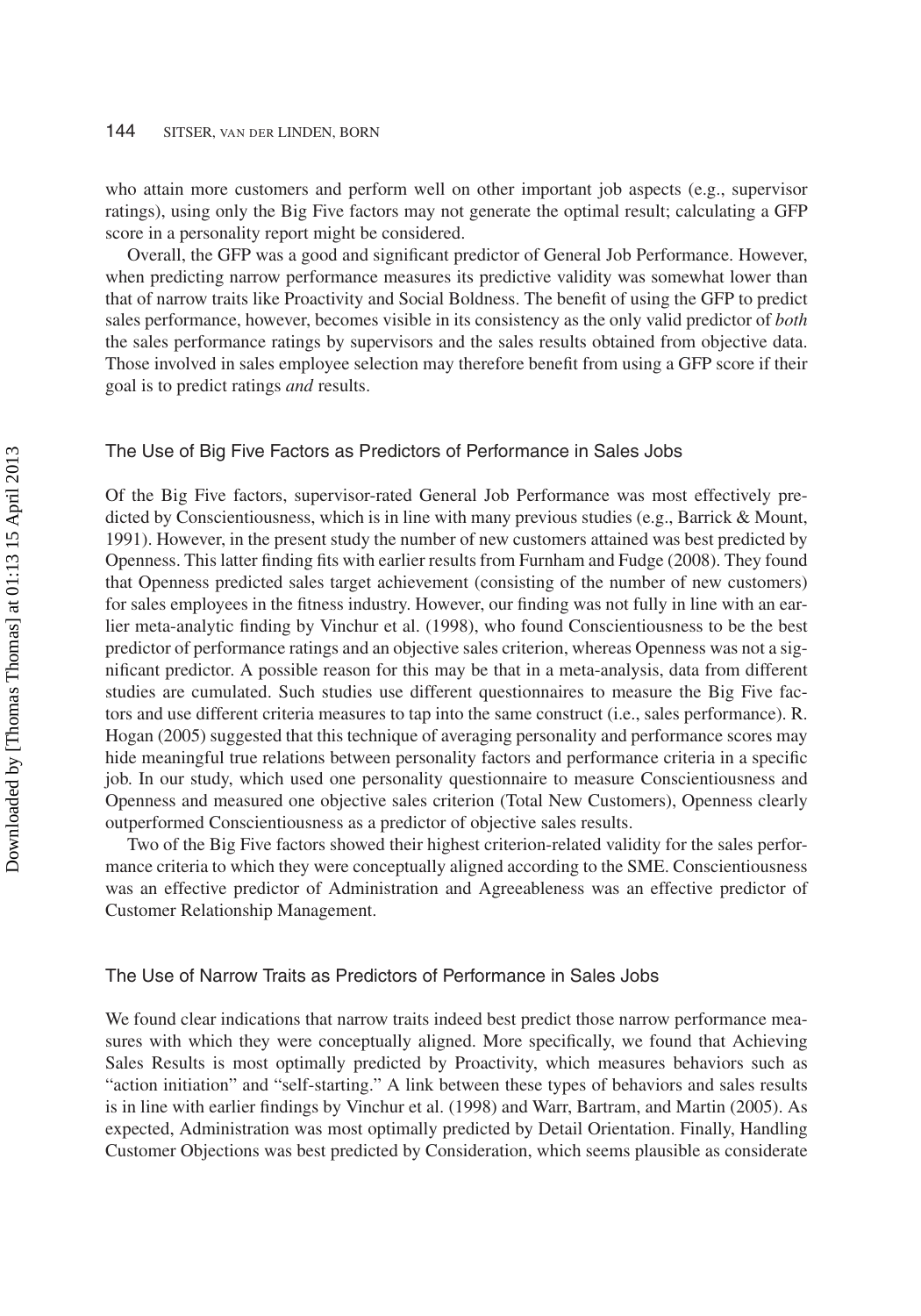employees can be expected to be better able to perceive and deal with customers' feelings during complaints.

Regarding the comparison between the different measurement levels, we expected an increase in the predictive validity of the narrow personality traits when the narrowness of the job performance criterion increased. This expectation was partly confirmed by the results. The only exception was that Proactivity turned out to be a significant predictor of not only Achieving Sales Results but also General Job Performance, one of the broader job performance constructs.

An interesting ad hoc finding in our study was that the narrow personality trait with the single highest *negative* predictive validity for several job performance criteria was Social Boldness. This narrow trait measures courage and bravery in social situations. This bravery, however, could be perceived by others as arrogance. In their study of "dark traits" and the derailing or negative effect these traits may have on leadership performance, R. Hogan and Hogan (2001) found that "Boldness," a trait that has a strong overlap with Social Boldness in our study, was a strong predictor for "derailment" or counterproductive behavior in leadership. Thus, those with high scores on Boldness may be perceived by others as "ego-centered," thereby making it a "dark trait." In our study we found that Social Boldness has the same negative effect on the job performance criteria. This indicates that sales employees who are perceived as arrogant may be less effective in handling customer relationships and less able to deal with their customers' objections. Employees who scored higher on Social Boldness also attained fewer new customers  $(\beta = -0.23, p < .01)$ . This would suggest that a high score on Social Boldness may have a direct negative effect on both sales ratings and sales results.

As to the predictive value of narrow personality traits above and beyond the Big Five personality factors, both Proactivity and Administration were effective predictors of Achieving Sales Results and Administration, respectively, after controlling for the Big Five. This suggests that practitioners of personnel selection should consider using these narrow traits for selecting sales employees, as they clearly take variance into account that is not explained by the broader Big Five factors.

Although the present results may contribute to the debate about personality bandwidth and conceptual alignment, two limitations should be pointed out. First, although the GFP turned out to be a good predictor of job performance, we acknowledge that there may be other combinations of Big Five or facet scales that predict a higher percentage of variance across job performance measures. However, such a sample-based mix of personality traits would not necessarily reflect the same construct as the theoretical higher order construct of the GFP. Thus, although tailormade combinations of traits or facets may sometimes be useful in selection from a practical point of view, they may not have the benefit of being backed up by substantive personality theories and may therefore be less consistent and interpretable over different studies. Second, the present results were based on an international sample of employees responsible for selling trust services and corporate financial planning. As this is a specific type of sales work, one should be cautious about generalizing these results to other, more typical sales jobs.

## Practical Implications for Personnel Selection

Overall, our study provides insights that can be put into practice in four different ways. First, scoring the GFP in a personality questionnaire may be useful for selecting sales employees, as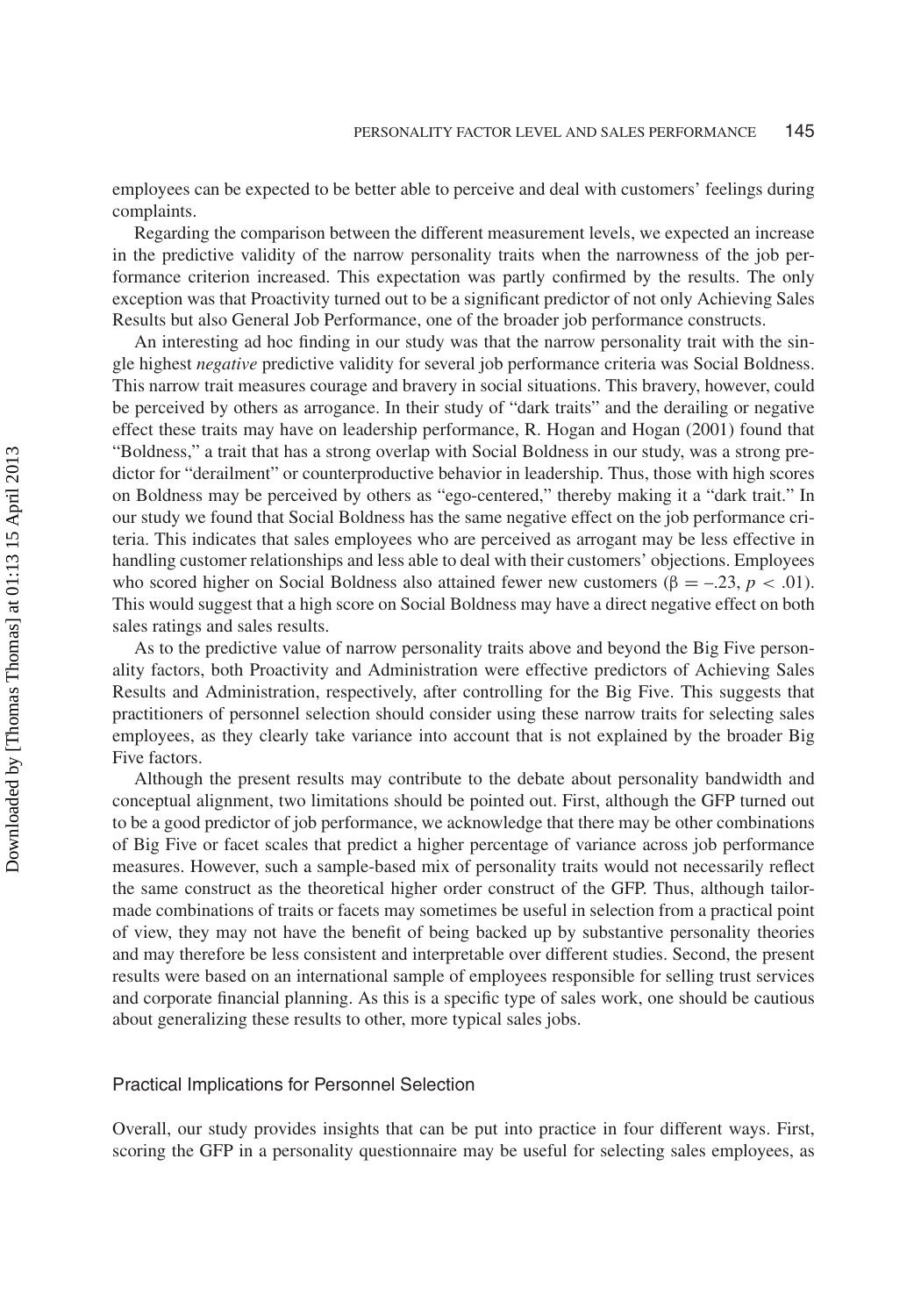this construct predicted attaining new customers as well as supervisor-rated overall performance. Second, although Conscientiousness is often considered to be the best Big Five predictor of job performance, practitioners who have to select sales employees might also want to take Openness into account. Openness predicted objectively measured sales success, whereas Conscientiousness did not. Third, when selecting employees for relatively narrow sales tasks, one might want to carefully align personality traits to the designated task. Fourth, although an ad hoc finding, Social Boldness appears to be negatively related to supervisor-rated sales performance and sales results, indicating that selection practitioners should use caution when sales employees score high on this narrow trait.

# **CONCLUSION**

The present results show that using a GFP score may be useful for selecting sales employees when the goal is to predict overall sales performance ratings as well as objective results. If one wants to select personnel for rather specific and more restricted tasks, such as dealing with customers or doing administrative work, then the use of more narrow measures may be better. Depending on the nature of these specific tasks, either using Big Five dimensions or narrow traits should depend on careful alignment between the content of the trait (either Big Five or narrower) and the content of the job to be done. Finally, being too socially bold may actually be a disadvantage for some sales jobs.

## ACKNOWLEDGMENTS

We thank Marianne Tabak and Leonie Valkenburg for their help in collecting the data for this study.

## **REFERENCES**

- Allen, R. B., & Ebbesen, E. B. (1981). Cognitive processes in person perception: Retrieval of personality trait and behavioral information. *Journal of Experimental Social Psychology*, *17*, 119–141.
- Ashton, M. C. (1998). Personality and job performance: The importance of narrow traits. *Journal of Organizational Behavior*, *19*, 289–303.
- Ashton, M. C., Lee, K., Goldberg, L. R., & de Vries, R. E. (2009). Higher order facets of personality: Do they exist? *Personality and Social Psychology Review*, *13*, 79–91.
- Backström, M., Björklund, F., & Larssen, M. R. (2009). Five-factor inventories have a major general factor related to the social desirability which can be reduced by framing items neutrally. *Journal of Research in Personality*, *43*, 335–344.
- Barrick, M. R., & Mount, M. K. (1991). The Big Five personality dimensions and job performance: A meta-analysis. *Personnel Psychology*, *44*, 1–26.
- Barrick, M. R., Mount, M. K., & Judge, T. A. (2001). Personality and performance at the beginning of the new millennium: What do we know and where do we go next? *International Journal of Selection and Assessment*, *9*, 9–30.
- Campbell, J. P. (1990). Modeling the performance prediction problem in industrial and organizational psychology. In M. D. Dunnette & L. M. Hough (Eds.), *Handbook of industrial and organizational psychology* (Vol. 1, 2nd ed.; pp. 687–732). Palo Alto, CA: Consulting Psychologists Press.
- Campbell, J. P., Gasser, M. B., & Oswald, F. L. (1996). The substantive nature of job performance variability. In K. R. Murphy (Ed.), *Individual differences and behavior in organizations* (pp. 258–299). San Francisco, CA: Jossey-Bass.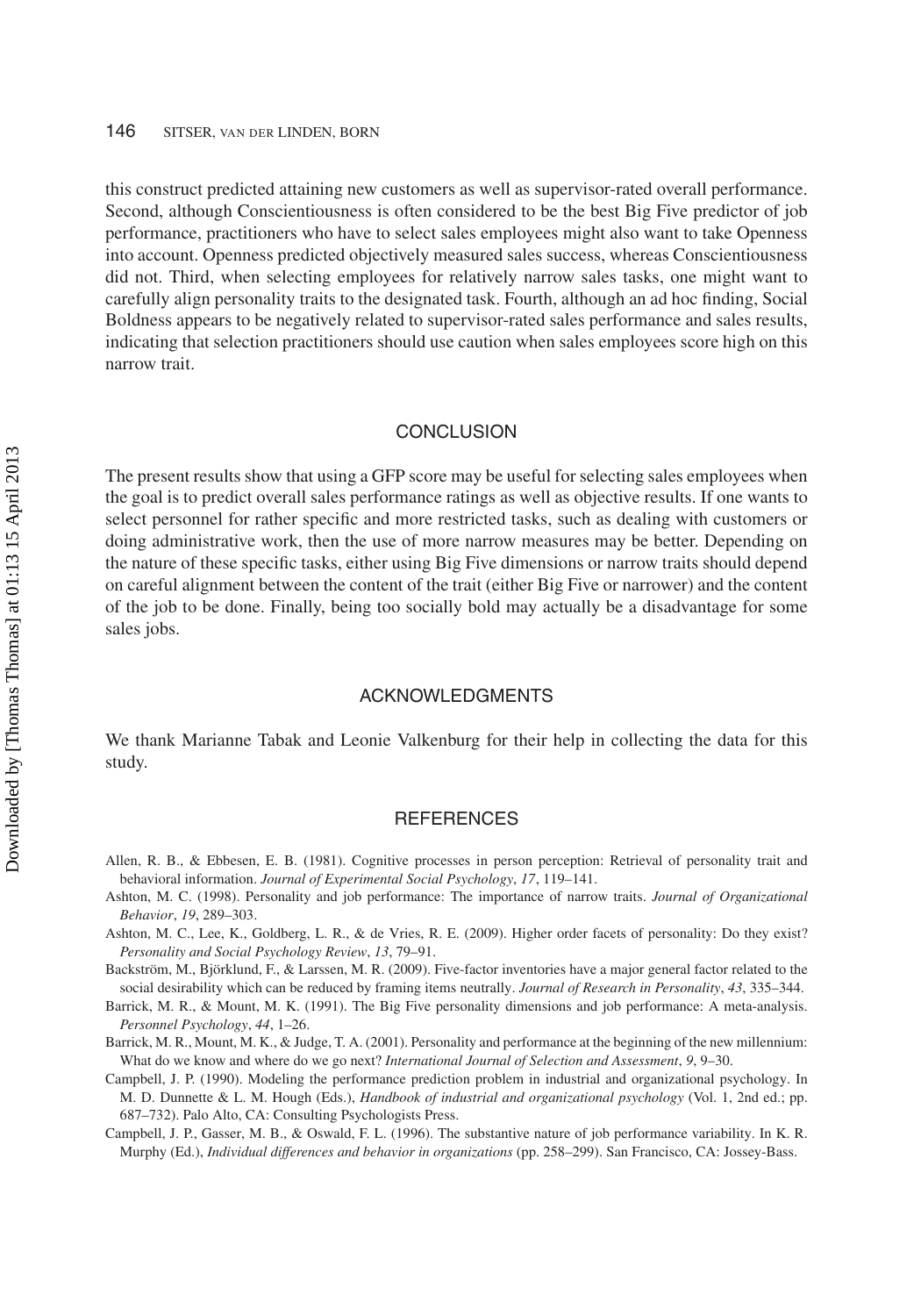- Costa, P. T., McCrae, R. R., & Dye, D. A. (1991). Facet scales for agreeableness and conscientiousness: A revision of the NEO personality inventory. *Personality and Individual Differences*, *12*, 887–898.
- Cronbach, L. J., & Gleser, G. C. (1965). *Psychological tests and personnel decisions*. Oxford England: University of Illinois Press.
- Davis-Blake, A., & Pfeffer, J. (1989). Just a mirage: The search for dispositional effects in organizational research. *Academy of Management Review*, *14*, 385–400.
- De Vries, A., de Vries, R. E., & Born, M. P. (2010). Broad versus narrow traits: Conscientiousness and Honesty Humility as predictors of academic criteria. *European Journal of Personality*, *25*, 336–34.
- De Vries, R. (2011). No evidence for a general factor of personality in the HEXACO personality inventory. *Journal of Research in Personality*, *45*, 229–232.
- DeYoung, C. G. (2006). Higher-order factors of the Big Five in a multi-informant sample. *Journal of Personality and Social Psychology*, *91*, 1138–1151.
- Digman, J. M. (1990). Personality structure: Emergence of the five-factor model. *Annual Review of Psychology*, *41*, 417–440.
- Digman, J. M. (1997). Higher-order factors of the big five. *Journal of Personality and Social Psychology*, *73*, 1246–1256.
- Dunn, W. S., Mount, M. K., Barrick, M. R., & Ones, D. S. (1995). Relative importance of personality and general mental ability in managers' judgments of applicant qualifications. *Journal of Applied Psychology*, *80*, 500–509.
- Furnham, A., & Fudge, C. (2008). The five factor model of personality and sales performance. *Journal of Individual Differences*, *29*, 11–16.
- Ghiselli, E. E. (1973). The validity of aptitude tests in personnel selection. *Personnel Psychology*, *26*, 461–477.
- Goldberg, L. R. (1981). Unconfounding situational attributions from uncertain, neutral, and ambiguous ones: A psychometric analysis of descriptions of oneself and various types of others. *Journal of Personality and Social Psychology*, *41*, 517–552.
- Goldberg, L. R. (1993). The structure of personality traits: Vertical and horizontal aspects. In K. Widaman (Ed.), *Studying lives through time: Personality and development* (pp. 169–188). Washington, DC: American Psychological Association.
- Guion, R. M., & Gottier, R. F. (1965). Validity of personality measures in personnel selection. *Personnel Psychology*, *18*, 135–164.
- Hogan, J., & Roberts, B. (1996). Issues and non-issues in the fidelity-bandwidth trade- off. *Journal of Organizational Behavior*, *17*, 627–637.
- Hogan, J., & Holland, B. (2003). Using theory to evaluate personality and job performance relations: A socioanalytic perspective. *Journal of Applied Psychology*, *88*, 100–112.
- Hogan, R. (2005). In defense of personality measurement: New wine for old whiners. *Human Performance*, *18*, 331–341.
- Hogan, R., & Hogan, J. (2001). Assessing leadership: A view from the dark side. *International Journal of Selection and Assessment*, *9*, 40–51.
- Hopwood, C. J., Wright, A. G. C., & Donnellan, M. B. (2011). Evaluating the evidence for the general factor of personality across multiple inventories. *Journal of Research in Personality*, *45*, 468–478.
- Hough, L. M. (1992). The 'big five' personality variables construct confusion: Description versus prediction. *Human Performance*, *5*, 139–155.
- Hurtz, G. M., & Donovan, J. J. (2000). Personality and job performance: the Big Five revisited. *Journal of Applied Psychology*, *85*, 869–879.
- John, O. P., & Srivastava, S. (1999). The big five trait taxonomy: History, measurement, and theoretical perspectives. In O. P. John (Ed.), *Handbook of personality: Theory and research* (2nd ed., pp. 102–138). New York, NY: Guilford.
- Johnson, J. W. (2000). A heuristic method for estimating the relative weight of predictor variables in multiple regression. *Multivariate Behavioral Research*, *35*, 1–19.
- Judge, T. A., Bono, J. E., Ilies, R., & Gerhardt, M. W. (2002). Personality and leadership: A qualitative and quantitative review. *Journal of Applied Psychology*, *87*, 765–780.
- Judge, T. A., & Erez, A. (2007). Interaction and intersection: The constellation of emotional stability and extraversion in predicting performance. *Personnel Psychology*, *60*, 573–596.
- LeBreton, J. M., & Tonidandel, S. (2008). Multivariate relative importance: Extending relative weight analysis to multivariate criterion spaces. *Journal of Applied Psychology*, *93*, 329–345.
- Lievens, F., Coetsier, P., De Fruyt, F., & De Maeseneer, J. (2002). Medical students' personality characteristics and academic performance: A five-factor model perspective. *Medical Education*, *36*, 1050–1056.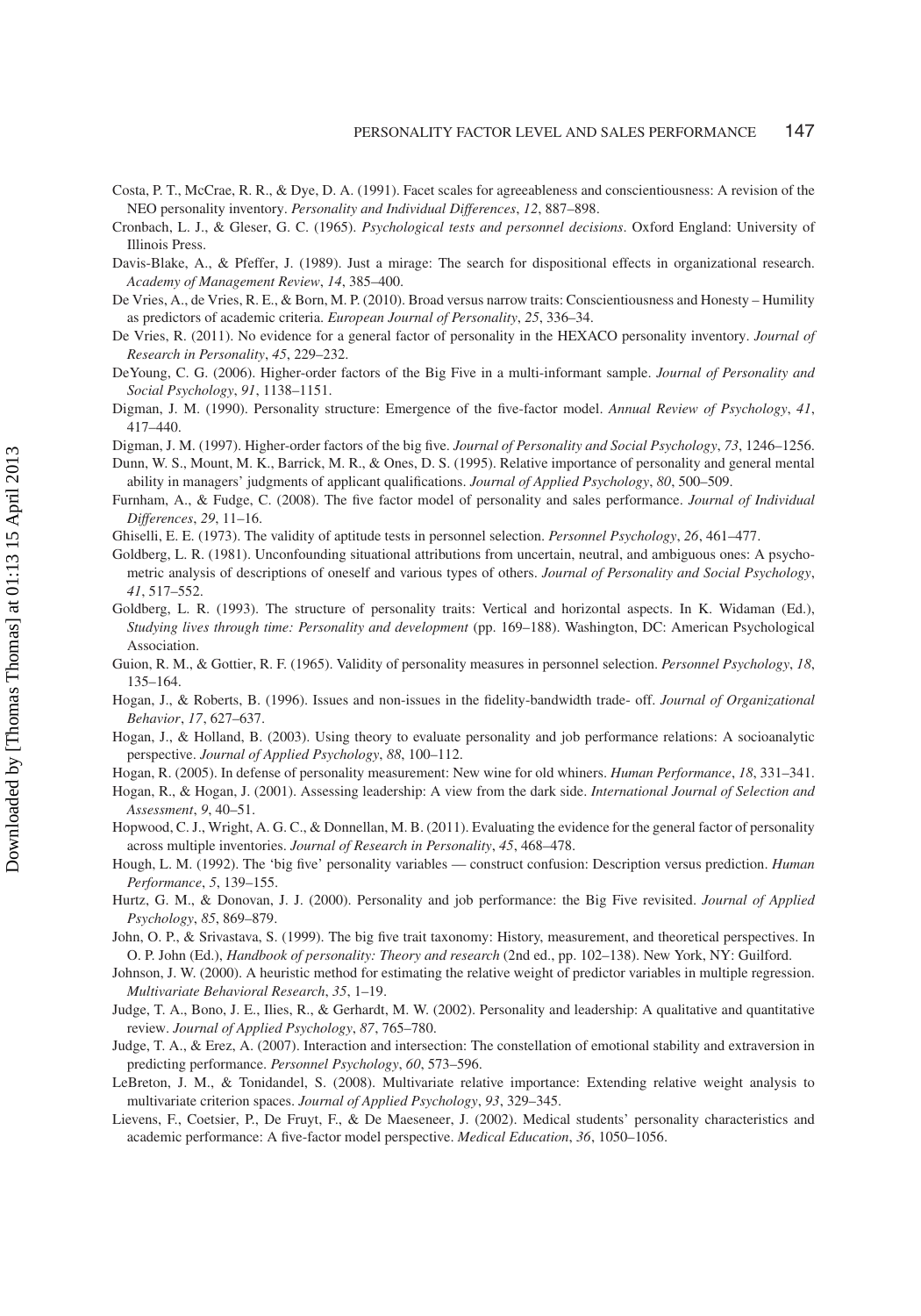- Loehlin, J. C., & Martin, N. G. (2011). A general factor of personality: Questions and elaborations. *Journal of Research in Personality*, *45*, 44–49 (see also Corrigendum, 45, 258).
- McCrae, R. R., & Costa, P. T., Jr. (1999). A five-factor theory of personality. In O. P. John (Ed.), *Handbook of personality: Theory and research* (2nd ed., pp. 139–153). New York, NY: Guilford.
- Mershon, B., & Gorsuch, R. L. (1988). Number of factors in the personality sphere: Does increase in factors increase predictability of real-life criteria? *Journal of Personality and Social Psychology*, *55*, 675–680.
- Mischel, W. (1985). Looking for personality. In D. E. Leary (Ed.), *A century of psychology as science* (pp. 515–526). Washington, DC: American Psychological Association.
- Mol, S. T., Born, M. P. H., Willemsen, M. E., & Van Der Molen. (2005). Predicting expatriate job performance for selection purposes: A quantitative review. *Journal of Cross-Cultural Psychology*, *36*, 590–620.
- Morgeson, F. P., Campion, M. A., Dipboye, R. L., Hollenbeck, J. R., Murphy, K., & Schmitt, N. (2007). Are we getting fooled again? Coming to terms with limitations in the use of personality tests for personnel selection. *Personnel Psychology*, *60*, 1029–1049.
- Mount, M. K., & Barrick, M. R. (1995). The Big Five personality dimensions: Implications for research and practice in human resource management. *Research in Personnel and Human Resources Management*, *13*, 153–200.
- Murphy, K. R., & Dzieweczynski, J. L. (2005). Why don't measures of broad dimensions of personality perform better as predictors of job performance? *Human Performance*, *18*, 343–357.
- Murtha, T. C., Kanfer, R., & Ackerman, P. L. (1996). Toward an interactionist taxonomy of personality and situations: An integrative situational—dispositional representation of personality traits. *Journal of Personality and Social Psychology*, *71*, 193–207.
- Musek, J. (2007). A general factor of personality: Evidence for the big one in the five-factor model. *Journal of Research in Personality*, *41*, 1213–1233.
- National Center for O∗NET Development. (2007). Sales and Related (O∗Net Report code 41). Retrieved from O∗Net Online website.
- Ones, D. S., Dilchert, S., Viswesvaran, C., & Judge, T. A. (2007). In support of personality assessment in organizational settings. *Personnel Psychology*, *60*, 995–1027.
- Ones, D. S., & Viswesvaran, C. (1996). Bandwidth-fidelity dilemma in personality measurement for personnel selection. *Journal of Organizational Behavior*, *17*, 609–626.
- Ones, D. S., Viswesvaran, C., & Schmidt, F. L. (2005). Is there a general factor in ratings of job performance? A meta-analytic framework for disentangling substantive and error influences. *Journal of Applied Psychology*, *90*, 108–131.
- Paunonen, S. V., & Ashton, M. C. (2001). Big five factors and facets and the prediction of behavior. *Journal of Personality and Social Psychology*, *81*, 524–539.
- Rushton, J. P., Bons, T. A., & Hur, Y. (2008). The genetics and evolution of a general factor of personality. *Journal of Research in Personality*, *42*, 1173–1185.
- Rushton, J. P., & Irwing, P. (2009). A general factor of personality (GFP) from the Multidimensional Personality Questionnaire. *Personality and Individual Differences*, *47*, 571–576.
- Rushton, J. P., & Irwing, P. (2011). The general factor of personality: Normal and abnormal. In T. Chamorro-Premuzic, S. von Strumm, & A. Furnham (Eds.), *The Wiley Blackwell handbook of individual differences* (pp. 187–189). Malden, MA: Blackwell.
- Salgado, J. F. (1997). The five factor model of personality and job performance in the European community. *Journal of Applied Psychology*, *82*, 30–43.
- Stewart, G. L. (1999). Trait bandwidth and stages of job performance: Assessing differential effects for conscientiousness and its subtraits. *Journal of Applied Psychology*, *84*, 959–968.
- Sitser, T. B. (2007). *The Bridge Personality: Technical manual*. Amsterdam: TestGroup Assessment Resources.
- Sitser, T. B. (2009). *The Bridge Personality: Technical manual supplement*. Amsterdam: TestGroup Assessment Resources.
- Tett, R. P., & Christiansen, N. D. (2007). Personality tests at the crossroads: A response to Morgeson, Campion, Dipboye, Hollenbeck, Murphy, and Schmitt (2007). *Personnel Psychology*, *60*, 967–993.
- Tett, R. P., Steele, J. R., & Beauregard, R. S. (2003). Broad and narrow measures on both sides of the personality–job performance relationship. *Journal of Organizational Behavior*, *24*, 335–356.
- Timmerman, T. A. (2006). Predicting turnover with broad and narrow personality traits. *International Journal of Selection and Assessment*, *14*, 392–399.